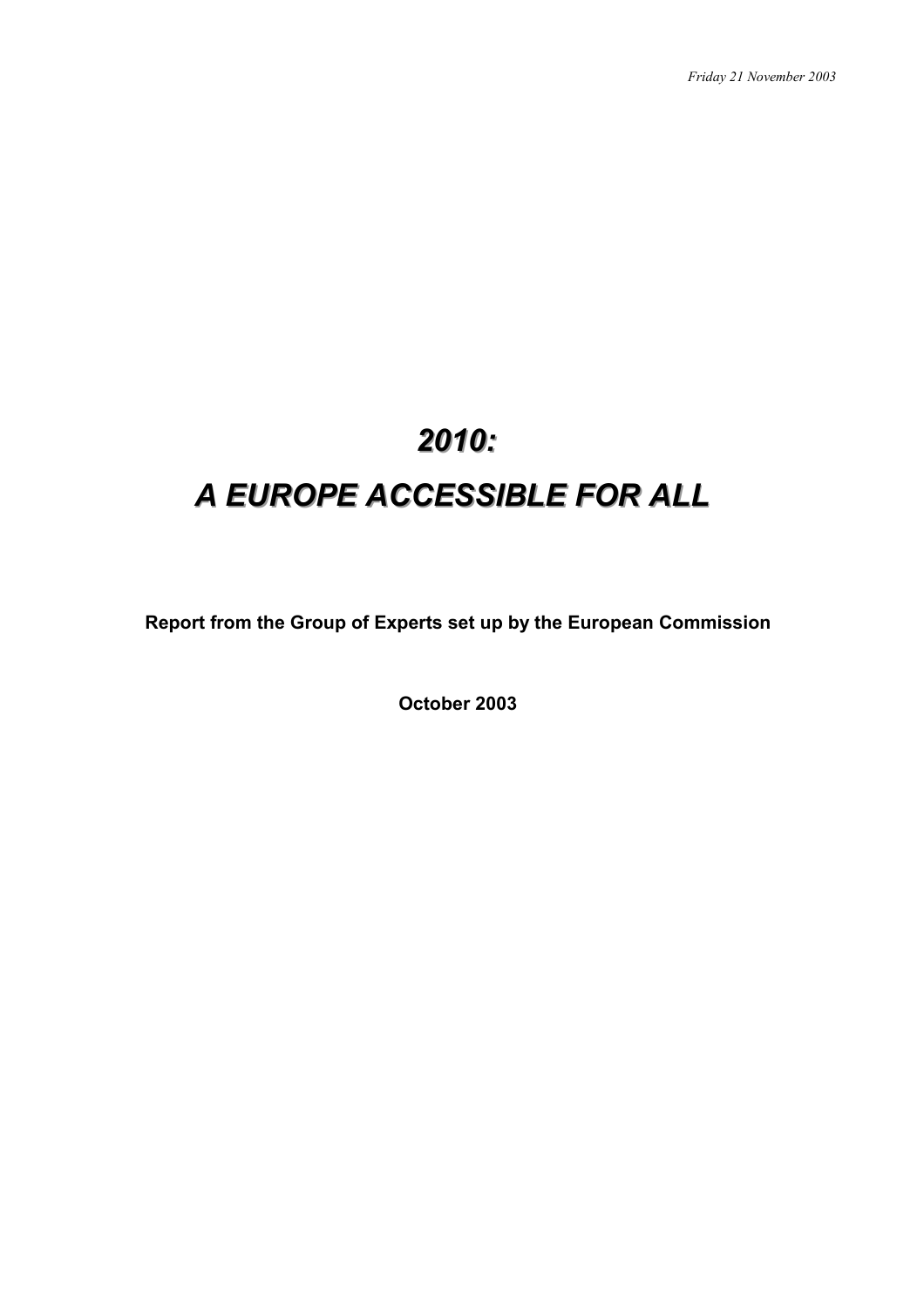# **Table of contents**

| 1.             |                                                      |                                                                        |  |  |
|----------------|------------------------------------------------------|------------------------------------------------------------------------|--|--|
| 2.             | ACCESSIBILITY FOR ALL: A KEY FOR AUTONOMY, INCLUSION |                                                                        |  |  |
|                | 2.1.                                                 | Promoting accessibility for people with disabilities and for a diverse |  |  |
|                | 2.2.                                                 |                                                                        |  |  |
|                | 2.3.                                                 |                                                                        |  |  |
| 3 <sub>1</sub> |                                                      | ACCESSIBILITY FOR ALL: PROPOSALS FROM THE GROUP  11                    |  |  |
|                | 3.1.                                                 |                                                                        |  |  |
|                |                                                      | 3.1.1.                                                                 |  |  |
|                |                                                      | 3.1.2.                                                                 |  |  |
|                |                                                      | 3.1.3.                                                                 |  |  |
|                |                                                      | 3.1.3.1.                                                               |  |  |
|                |                                                      | 3.1.3.2.                                                               |  |  |
|                | 3.2.                                                 |                                                                        |  |  |
|                | 3.3.                                                 |                                                                        |  |  |
|                | 3.4.                                                 |                                                                        |  |  |
|                |                                                      | Making the built environment accessible for all by 2010 16<br>3.4.1.   |  |  |
|                |                                                      | 3.4.2.                                                                 |  |  |
|                |                                                      | 3.4.3.                                                                 |  |  |
|                | 3.5.                                                 |                                                                        |  |  |
|                |                                                      | Raising awareness and strengthening co-ordination 18<br>3.5.1.         |  |  |
|                |                                                      | 3.5.2.                                                                 |  |  |
|                |                                                      | 3.5.3.                                                                 |  |  |
|                | 3.6.                                                 |                                                                        |  |  |
| 4.             |                                                      |                                                                        |  |  |
|                |                                                      |                                                                        |  |  |
|                |                                                      |                                                                        |  |  |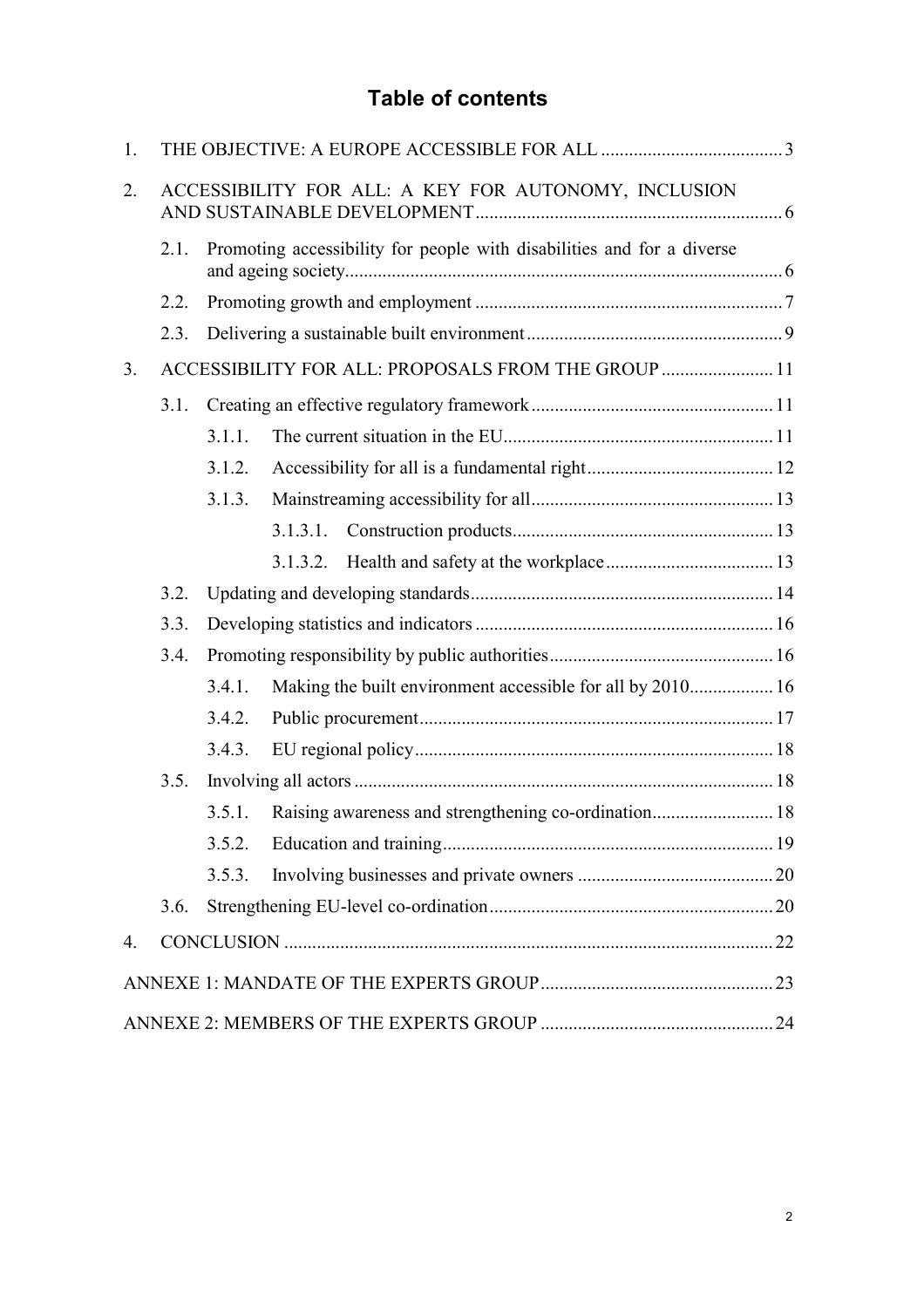#### <span id="page-2-0"></span>**1. THE OBJECTIVE: A EUROPE ACCESSIBLE FOR ALL**

An accessible built environment is a key for a society based on equal rights, and provides its citizens with autonomy and the means to pursue an active social and economic life. For an individual to enjoy his/her **rights as a citizen**, he/she should be able to access buildings, premises and other facilities: an accessible environment means that a person will be able to **seek employment**, **receive education and training**, and **pursue an active social and economic life.** 

The European Union decided three years ago that 2003 would be the European Year of People with Disabilities. In this context, the Group of Experts set up by Mrs. Anna Diamantopoulou, Member of the Commission in charge of Employment and Social Affairs, was given the mandate to address accessibility within an increasingly diverse and ageing society, and to put forward concrete proposals<sup>1</sup>.

**The "red thread" of this report is that promoting accessibility for all will contribute to the success of the European strategy of "economic and social renewal" launched three years ago at the Lisbon European Council.** The European Union committed itself to modernising and reinforcing social cohesion and social protection as a key to deliver more and better growth by 2010. And to make Europe a better place to live. It is thus a unique opportunity to address disability issues as key elements of the "Lisbon strategy" which is based on four strategic goals: raising competitiveness, achieving full employment, strengthening social cohesion and promoting sustainable development.

We should promote a dynamic, positive, approach to accessibility with a clear objective: **implementing an "accessibility agenda" by 2010**, which is the target date set by the Lisbon European Council when it launched its strategy.

With this objective in mind, the Experts Group has endorsed four principles which underpin this Report:

- **Accessibility is a concern for everyone, not only for a minority with physical disabilities.** With an increasingly diverse society, and against a backdrop of an ageing population, accessibility should be taken into account across a wider range of policies than it used to be a few years ago, when it was perceived as the remit of disabilities policy alone. Accessibility policies should now **focus on the "real" people who are using the built environment on a daily basis, and not imaginary individuals created from statistical averages**. And they should cater to their rights and for the diversity of their needs.
- **Accessibility should be dealt with in a global and integrated way**, cutting across all policy areas (construction, health and safety at the workplace, Information and communication technologies, public procurement, education etc.). It should no longer be the domain of building or transport experts alone. It should be achieved by a **co-ordination of all actors involved** (from the areas of social policy, physical planning, Information and communication technologies, construction, transport and others,…).

<span id="page-2-1"></span> $1$  See annex 1 for the mandate and scope of the group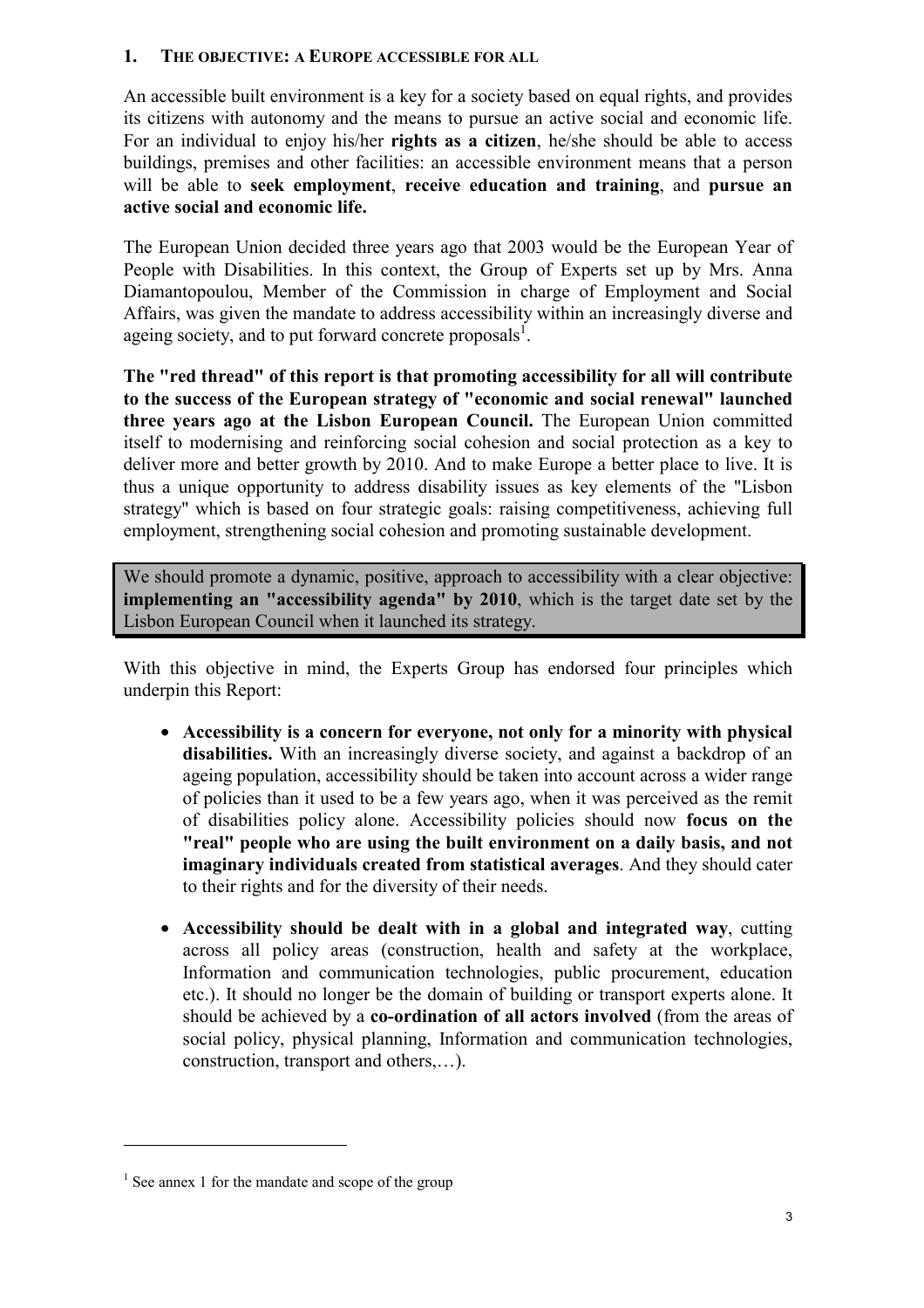- **Accessibility policies can only be designed and implemented with the participation of the people and of the NGOs which represent them**.
- **Accessibility is a key to sustainable development**, because it enhances the **quality of life**, and makes the urban environment more **liveable**.

We should build upon the momentum of the European Year for People with Disabilities, and achieve concrete, immediate progress: accessibility has been on the agenda for a long time now, with too few achievements. That is the objective of this report.

The report has been drafted by a group of experts chaired by Mr. Domenico Lenarduzzi, Honorary Director-General for Education and Culture of the European Commission, with Mrs. Mitzi Bollani, architect, as deputy chair. It has benefited from contributions and advice provided by various Directorates General of the European Commission with an interest in accessibility policy<sup>2</sup>.

<span id="page-3-0"></span><sup>&</sup>lt;sup>2</sup> DG Enterprise, DG Information Society, DG Research, as well as the Secretariat-General of the Commission.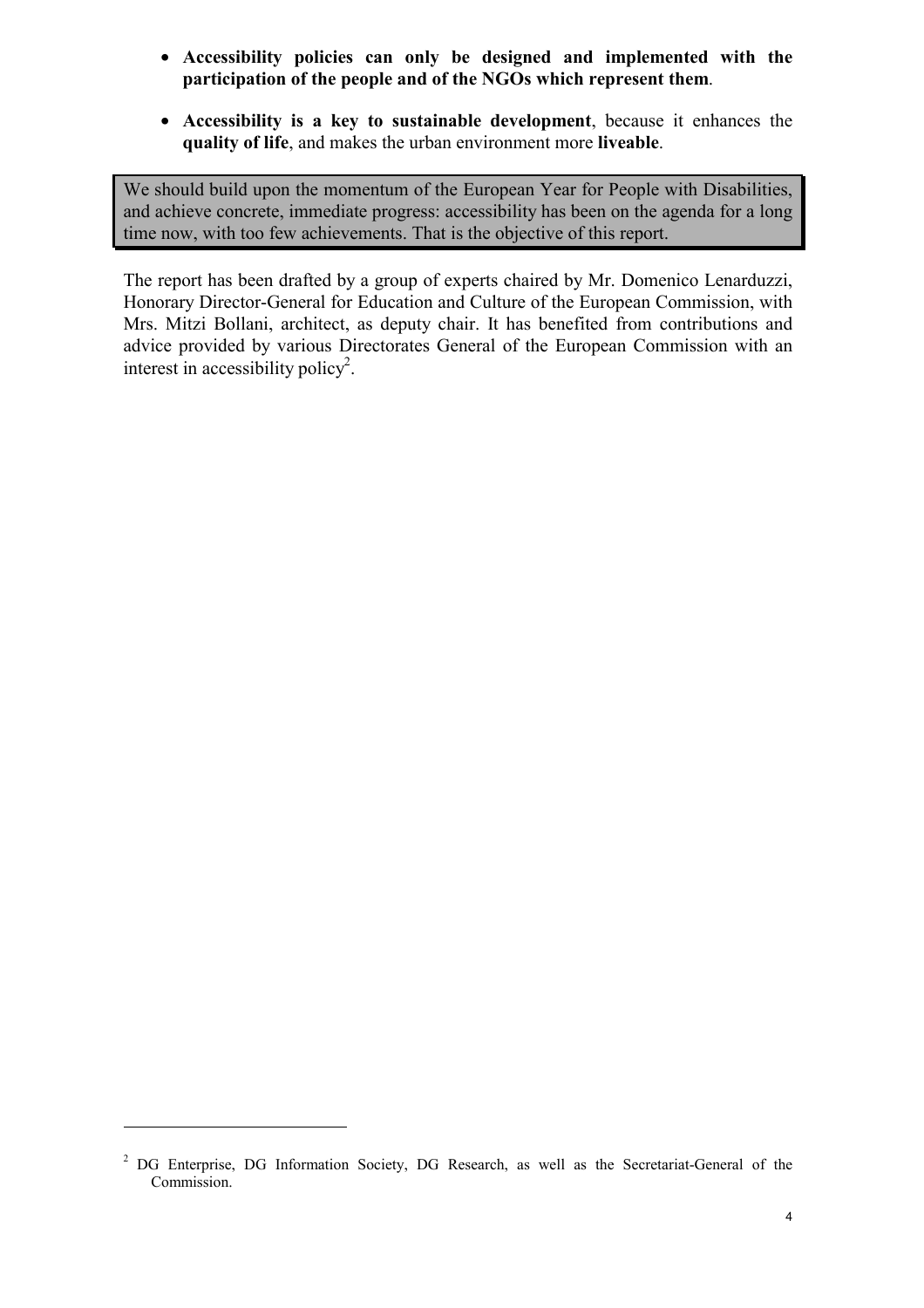#### **Accessibility to the built environment: what is it?**

<span id="page-4-1"></span>All of us experience difficulties while walking on the streets, entering a building, or finding a location inside, because the pavement is too high for a pushchair or a wheelchair; the doors are too narrow for a wheelchair, too heavy for a child or an older person with arthritis, or they cannot even be found by visually impaired people because the contrasts are to weak or attention fields are missing; the signage is inadequate, over-complex or confusing,... Our environment, especially in large cities, creates obstacles and barriers, both permanent and temporary for all people, but particularly for those who have a disability. Those whose lives are circumscribed by an inaccessible built environment are pre-eminently people with a physical disability (permanent or temporary), a visual or hearing impairment or a learning disability. They may also be those who are very young or very old.

Accessibility means firstly that **everybody should have equal access to the built environment**, i.e.:

- The **buildings**. They can be *public*, either run by the public service (such as museums, post offices, hospitals, employment agency,...) or run by a business (shops, restaurants, offices etc). They may be *private* dwellings. Special attention should be paid to *historical buildings*, where experience shows that they too can be made accessible without compromising their architectural or historic integrity. Accessibility requirements change in relation to the nature and use of the buildings –which themselves may change faster than before, with housing transformed into office space, for instance-, with public authorities being given a special responsibility to demonstrate "good practices". These requirements will also differ in relation to new or proposed buildings and existing buildings, which are dealt with in most legislation through renovation or adaptation works.

**- What is around and between buildings**: the streets, roads, pavement, footways, the signage, the open spaces and recreational areas, like parks and playgrounds. Accessibility for all means that these areas are safe, convenient and enjoyable for everybody. Transport facilities belong to the built environment (i.e., bus stops, metro and train stations, road and street signs. Accessible means of transport are an essential prerequisite for accessibility to the built environment.

- The "**virtual environment"***.* In our knowledge-based societies, the built environment increasingly includes electronic devices and equipment such as access pads, environmental controllers, automated vending machines, alarms etc. Information and communication technologies are a key element of accessibility to the built environment, and they should contribute to lifting barriers that exist for people with disabilities and be manageable by people with sensory and mental disabilities as well. With the fast diffusion of these technologies, more and more "smart constructions" will be built.

Building upon decades of debates, research and concrete achievements of "universal design"<sup>[3](#page-4-0)</sup> and "design for all<sup>"[4](#page-4-1)</sup> concepts, we can put forward a definition of "*accessibility to the built environment*" that will be the basis of this report:

- *1. The objective is the provision of environments which are convenient, safe and enjoyable to use by everyone, including people with disabilities.*
- *2. The Design for All principles reject the division of the human population into able-bodied and disabled people.*
- 3. *Design for All includes supplementary provisions where appropriate*."

<span id="page-4-0"></span><sup>3</sup> "*The design of products and environments to be usable by all people, to the greatest extent possible, without the need for adaptation or specialised design*." See: http://www.design.ncsu.edu:8120/cud/univ\_design/princ\_overview.htm.

<sup>4</sup> "*The European Concept for Accessibility is based on the Design for All principles.*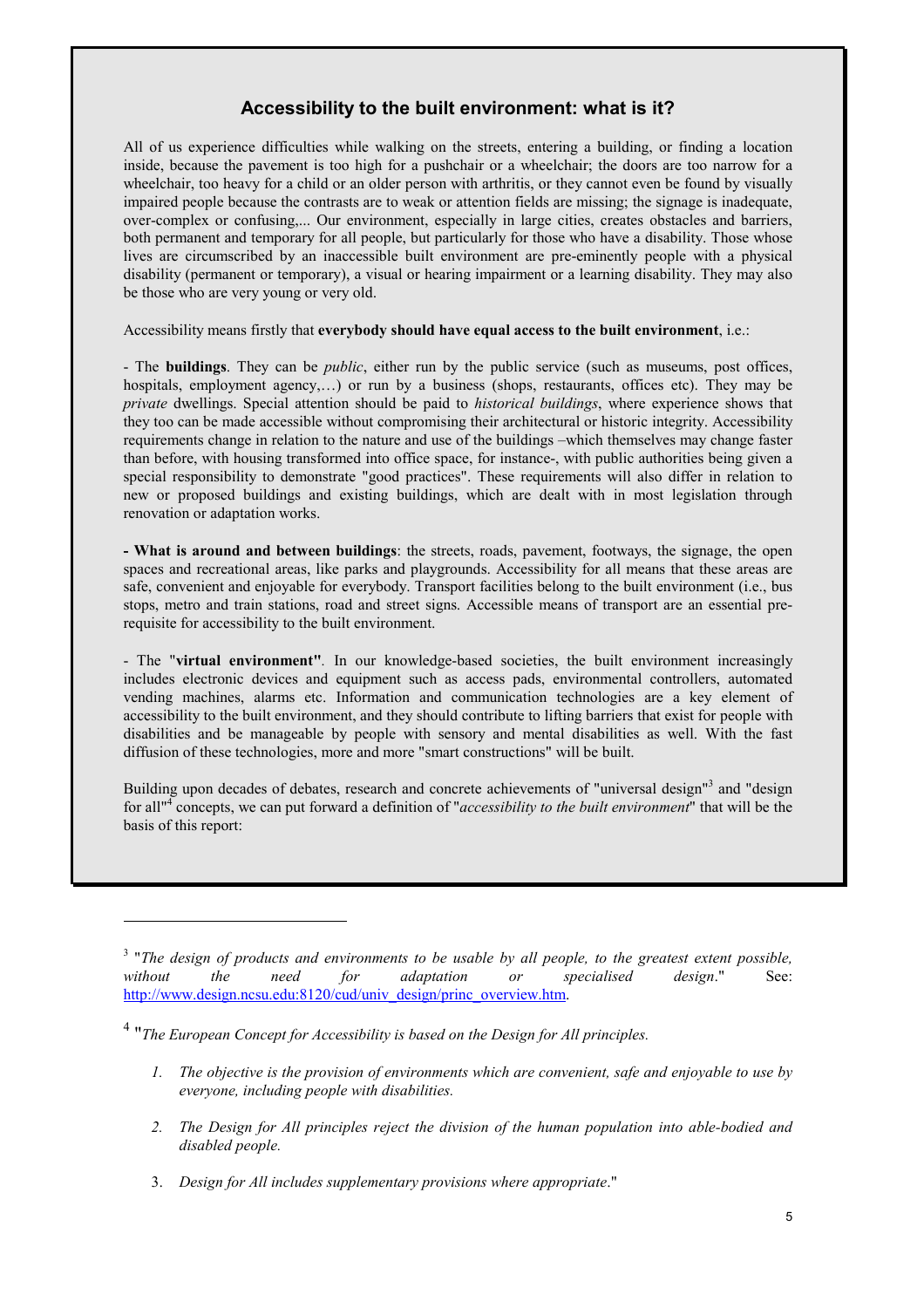*"Accessibility" means providing buildings and places which are designed and managed to be safe, healthy, convenient and enjoyable to use by all members of society. It implies that buildings should be accessible<sup>5</sup> [,](#page-5-2) that they should be really "usable" from ground floor to the top, and that adequate means of autonomous exit should be provided[6](#page-5-3) .* 

#### <span id="page-5-0"></span>**2. ACCESSIBILITY FOR ALL: A KEY FOR AUTONOMY, INCLUSION AND SUSTAINABLE DEVELOPMENT**

Many changes are taking place in our societies which contribute to an understanding of how accessibility to the built environment is a key to an inclusive society and is increasingly a concern for everybody. Society is coming to terms with its diversity. There is a growing appreciation that we are all different but we all seek to belong and that an accessible built environment accommodates diversity.

# <span id="page-5-1"></span>**2.1. Promoting accessibility for people with disabilities and for a diverse and ageing society**

Accessibility to the built environment matters to a large number of groups and people within our societies. Over a quarter of the EU population may face accessibility problems on a daily basis, ranging from doorsteps that are too high to poorly designed stairs. Everyone of us may be faced by such hazards: however, while health and safety regulations have dramatically reduced the number of fatalities when buildings are being built, less attention has been paid to hazards linked to the accessibility of the buildings once they are completed.

- *People with permanent and temporary disabilities.* There is no common definition of "disability" across Europe and some Member States do not have statistics on the numbers of people with functional disabilities. Where figures do exist, they are almost always linked to eligibility to *benefits*. Available figures date from 1999 and are based on people who have *reported* being hampered "to some extent" or "severely" in their activities: it is thus subjective, and there are huge discrepancies between countries, which can be accounted for by the differing attitudes towards "well-being" and "disability" across Europe. In 1999, **18%** of the EU's total population reported "severe" or "moderate" impairment in their daily lives, of whom **7%** reported being "severely disabled"[7](#page-5-4) .
- *Older people*. Disabilities are strongly linked with age, and our societies are facing with a growing number of people aged 75 and more, who are more likely

See: http://www.eca.lu/index.htm

<u>.</u>

<span id="page-5-2"></span> $<sup>5</sup>$  For instance, with a level or a ramped entrance that is well contrasted and marked by tactile or acoustic</sup> guidance systems.

<span id="page-5-3"></span><sup>&</sup>lt;sup>6</sup> For instance, a lift providing evacuation in the event of fire, with the necessary keyboards for wheel chair users and visually impaired people, including speech output and guidance systems to find it.

<span id="page-5-4"></span><sup>7</sup> Source: Eurostat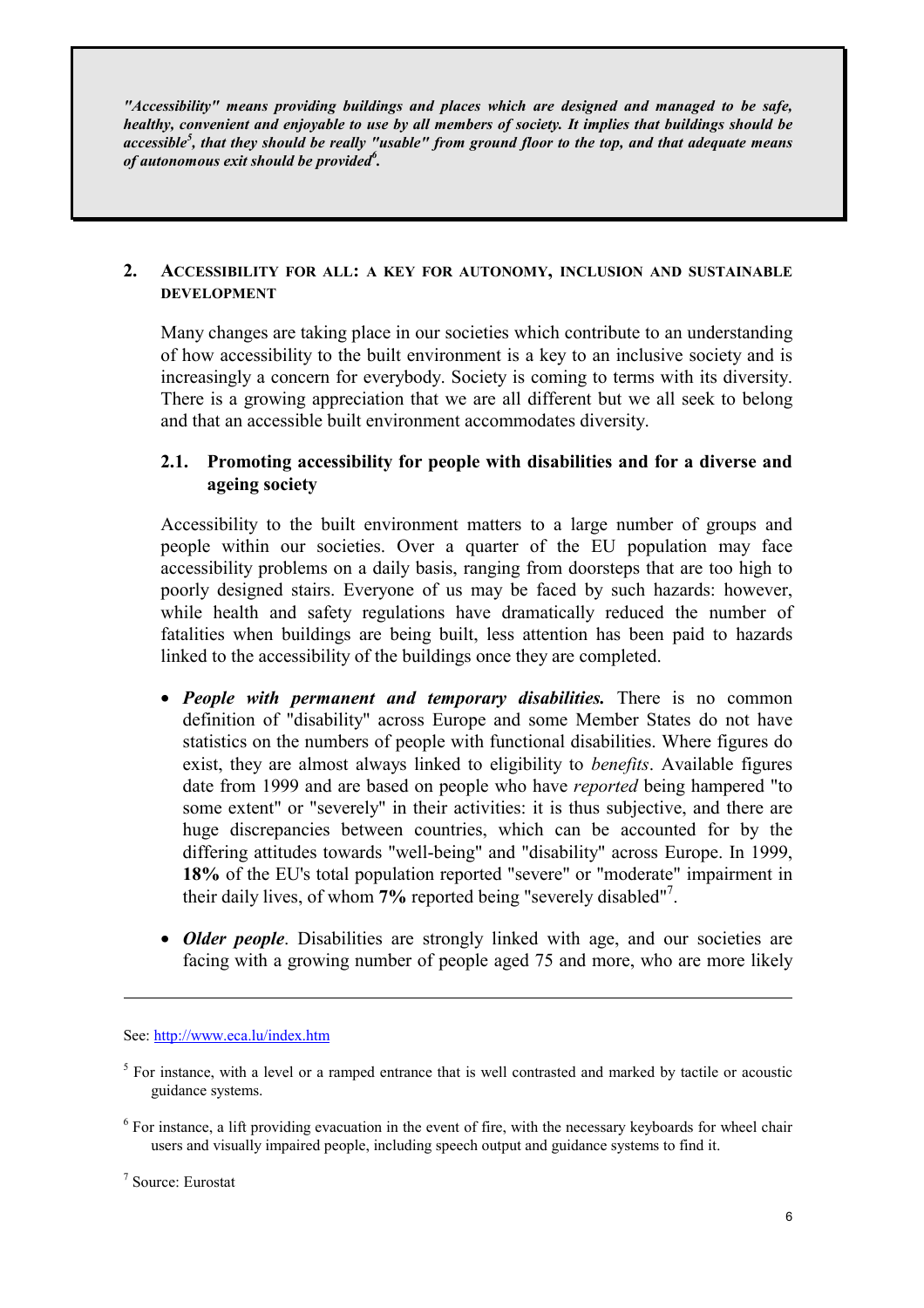to have impairments or disabilities. This group will comprise **14.4%** of the population in 2040, against 7.5% in 2003 – almost a twofold increase<sup>[8](#page-6-1)</sup>. Around **45%** of those aged 75 and over reported (in 1999) being impaired in their daily life, either physically or mentally, of which **27%** reported that they were very severely impaired. The strong desire of older people to remain independent and within their own homes coupled with improved health care, care in the community, advances in technology and in some cases increased purchasing power will ensure that they can and will stay at home. This will push for a more accessible built environment –for instance: no stairs at the entrance to houses, low pavements, and a lift –or a capability for a lift- in every house with at least two storeys.

• *Young children, parents and carers*. Many Europeans are concerned with a built environment that is poorly accessible to young children, e.g. high pavements, narrow lift doors, steep stairways at the entrance of buildings, high bus platforms,…etc. This means that, in many respects, children under 5 and their carers have to overcome the same difficulties as people with disabilities regarding accessibility to the built environment.

| (as a % of overall EU-15 population, source Eurostat)                                   | <b>TODAY</b> | 2040     |
|-----------------------------------------------------------------------------------------|--------------|----------|
| People reporting a physical, sensory or mental disability                               | 23\% (1999)  |          |
| Of whom: reporting "severe" disability                                                  | 8% (1999)    |          |
| People over 75                                                                          | $7.5\%$      | $14.4\%$ |
| Children under 5                                                                        | $5.3\%$      | $4.5\%$  |
| Persons reporting a temporary impairment in their daily<br>life (in the past two weeks) | 13.4% (1996) |          |

*The figures cannot be added due to possible overlaps between different categories (e.g.: 45% of people over 75 report a disability)*

Accessibility for all is therefore no longer limited to a minority with special needs. Designers, architects, urban planners and others should look at **all aspects of human functioning** – such as walking, climbing stairs, holding objects, lifting weights, seeing, hearing, understanding etc. as laid down in the WHO's *International Classification of Functioning, Disability and Health*. They should design buildings and objects in order to **accommodate diversity of performance** for each of these different functions, and thus to cater to the diversity of people concerned by accessibility issues.

#### <span id="page-6-0"></span>**2.2. Promoting growth and employment**

 $\overline{a}$ 

The "traditional" view of accessibility as a mere "add-on" feature catering to specific needs (usually, those of wheelchair users and/or visually-impaired persons) means that it is only an issue of enforcing technical standards, hence entailing *compliance costs* for businesses, local authorities and public services. Such costs may occur

<span id="page-6-1"></span><sup>8</sup> Source: Eurostat, baseline scenario for population projections, 1999 revision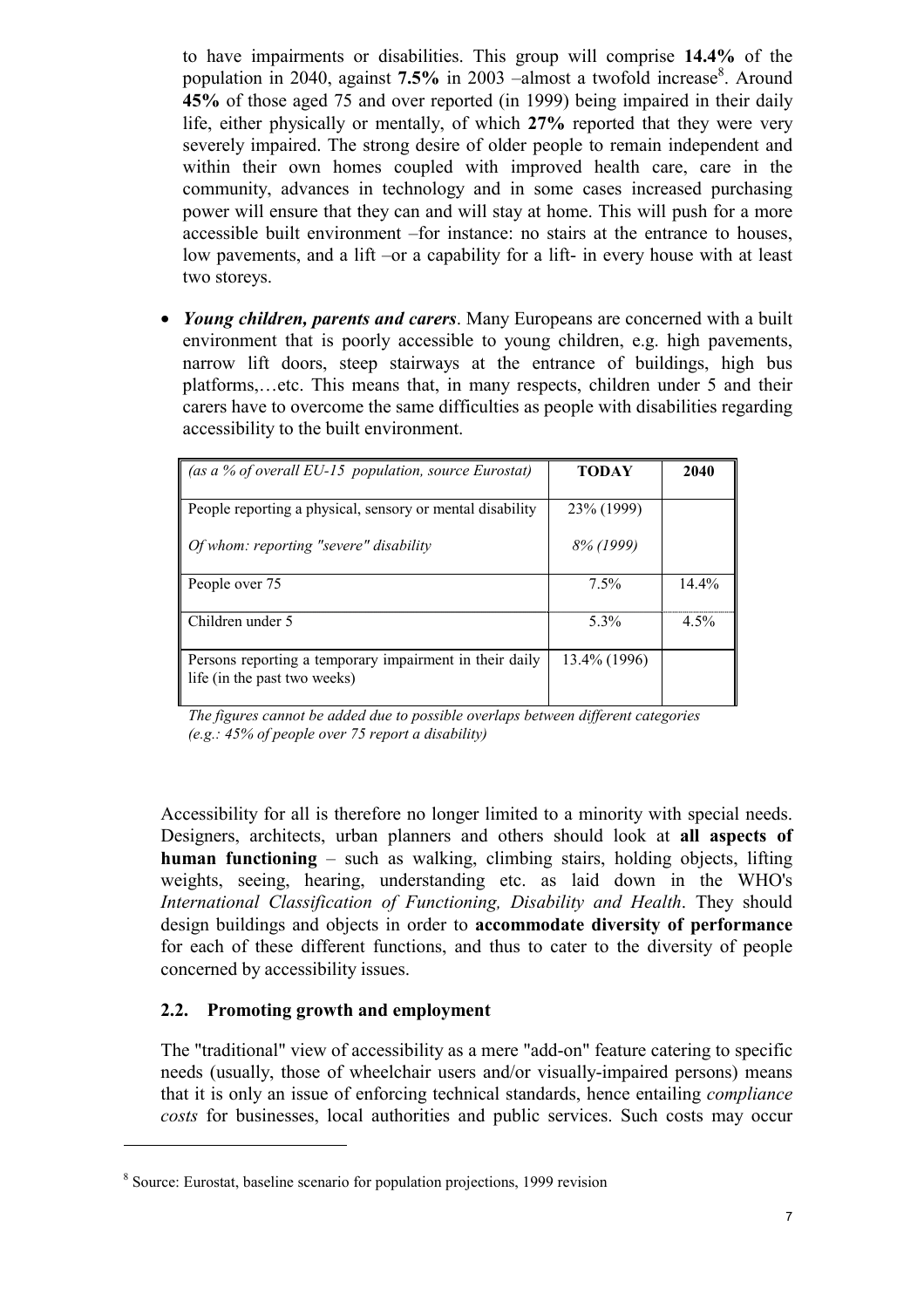when mandatory standards are enforced. However, there is evidence that costs entailed by accessibility accommodation are commonly overestimated $9$ , or are rather limited relative to the size of our economies $10$ .

Accessibility should be seen as an investment in infrastructure, leading to increased production and higher productivity.

- **Creating value for owners.** A building meeting accessibility for all requirements will be able to adapt easily to changing needs (including the ageing or emerging disabilities of its occupants) without further work: it could therefore fetch a higher price than a less accessible property, that will require extensive and costly adaptations further down the road.
- **Increasing turnover**. An accessible building broadens custom by allowing people with a disability to enter and use the premises. It also increases overall efficiency by facilitating everyone's use of the facilities, as demonstrated by some public transport utilities $11$ .
- **Attracting and retaining workers**. With accessible buildings and often, only with limited adjustments - employers are able on the one hand to tap into a pool of *potential new workers* (people with disabilities), and on the other hand to *retain existing ones* who may become disabled. These two issues lie at the heart of the new "European employment strategy", which sets out as an "overarching objective" "*to achieve full employment by implementing a comprehensive policy approach incorporating demand and supply side measures*" [12.](#page-7-3) In this context, fostering accessibility for all helps in integrating people with disabilities into the labour market.
- **Lowering social protection expenditures**. An accessible environment enables people with disabilities and older people to pursue an autonomous life (living at home and participating in social life), hence saving public money spent on institutionalised care.
- **Saving on insurance premiums**. Applying accessibility for all requirements helps improve the overall safety of buildings (removing slippery floors and stairs, avoiding hazardous changes in height, improving warning signals, removing accident hazards with lifts doors,…), which has a direct impact on the costs of

<span id="page-7-0"></span><sup>&</sup>lt;sup>9</sup> For instance, a study commissioned by Sears in the USA indicates that of the 436 "reasonable accommodations" provided by the company between 1978 and 1992, 69% cost nothing, 28% cost less than \$1,000, and only 3% cost more than \$1,000. See the leaflet released by the US Department of Justice at: http://www.usdoj.gov/crt/ada/pubs/mythfct.txt

<span id="page-7-1"></span><sup>&</sup>lt;sup>10</sup> For instance, the *Regulatory Impact Assessment* of an amendment to the UK Building Regulation, estimated the cost accrued from new constructions and extensions at  $E173m$  a year, which should be related to a GDP to the tune of  $\text{\textsterling}1548$ bn in 2000 (i.e. 0.01%).

<span id="page-7-2"></span> $11$  For instance, the public transport of Grenoble (France): the drivers should make few efforts to park at the stations; the customers can access trams and buses more easily, which decreases station time and allows to cater for more customers. See a presentation made by Mr. Joël Pitrel, Director of the TAG (Transports de l'Agglomération Grenobloise) at: http://www.accessibilityforall.org/ita/roma\_atti.htm

<span id="page-7-3"></span><sup>&</sup>lt;sup>12</sup> Guidelines on employment policies of the Member States, COM (2003) 176 final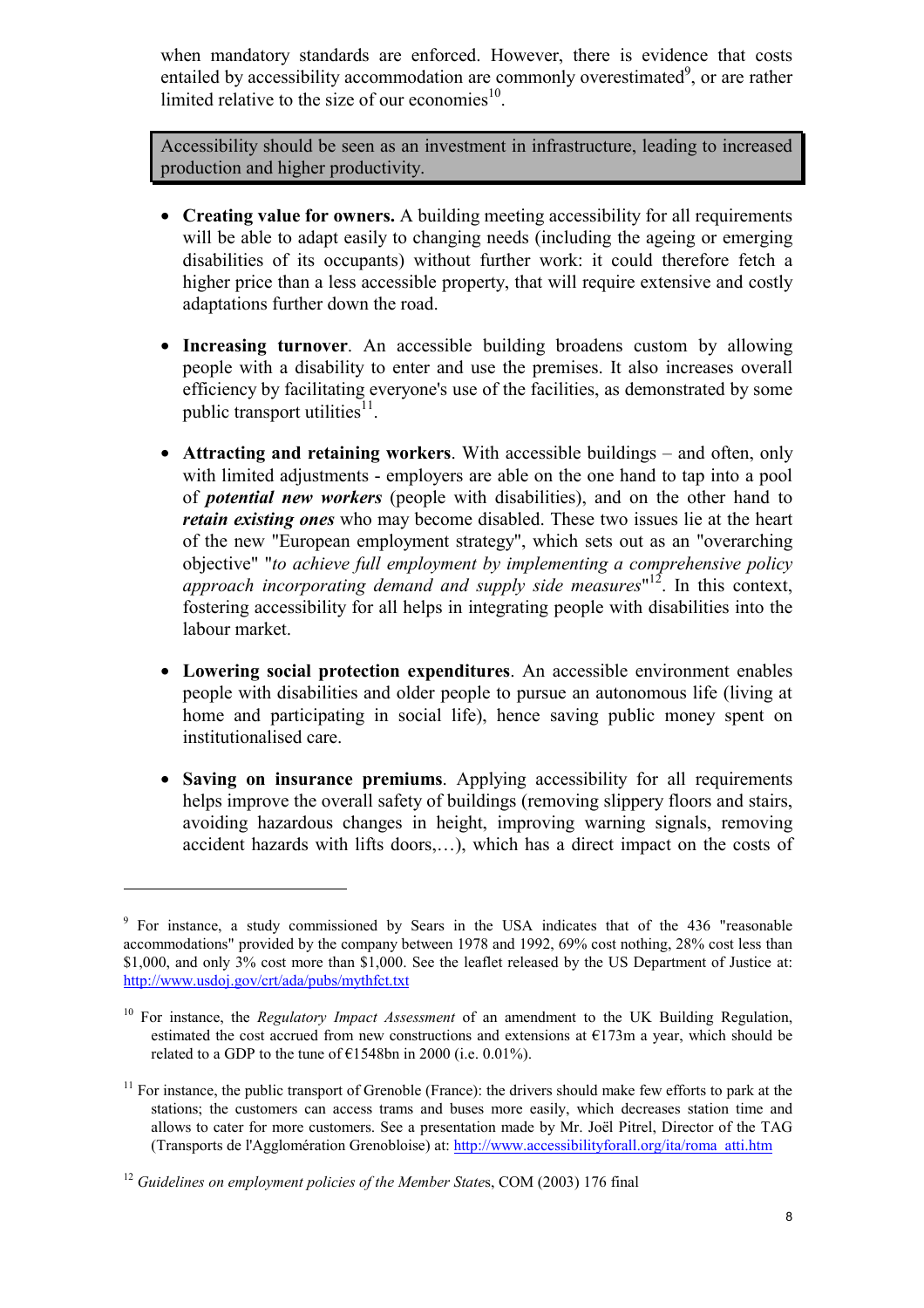falling and slipping accidents<sup>13</sup>, both for health  $\&$  safety insurers (workplace accidents) and health care insurers (non-work related accidents).

Although the rationale behind accessibility is easy to understand, few empirical studies have delved into it in order to verify its costs and benefits.

The Commission should support research work in order to provide strong analytical material which will help push forward the accessibility agenda.

# <span id="page-8-0"></span>**2.3. Delivering a sustainable built environment**

Promoting accessibility is also in the long-term interest of the construction industry, of every individual or company owning real estate and of society as a whole. It contributes to delivering a more sustainable development and way of life:

- An accessible building is *safer* and *healthier* (with better fire and accident prevention systems, with effective evacuation lifts…), thus avoiding accidents, while allowing more people to enter.
- An accessible building is more *comfortable*: it can be visited more easily and it is more liveable.
- An accessible building is more *adaptable*. People invest a large share of their financial resources in their home (or office), and they expect to stay there for a long time without incurring high adaptation costs. However, if the building has not been designed to accommodate later changes (in health, autonomy,…), such costs will be higher than the initial bill for an accessible building (i.e., designed from the outset to cater for a wide range of abilities). Experience shows that integrating accessibility requirements from the outset of a construction project may result in much lower costs, and perhaps none, than altering a project or a building afterwards.

Accessibility should be addressed in the wider perspective of **spatial planning**. It would be pointless to design accessible homes or facilities if regions and cities continue to create obstacles for people with disabilities, as well as young children and older people. At EU level, the Commission has launched a debate on the sustainability of cities, including their accessibility<sup>14</sup>: however, much remains to be done as far as a global approach is concerned.

Accessibility for all needs to be recognised as a factor in **sustainable development**. In this context, the Group of Experts calls upon the independent working groups addressing the issues of the "*Thematic Strategy on the Urban Environment*" to include *accessibility for all* in their final recommendations, although it is not mentioned explicitly in their terms of reference<sup>15</sup>.

<span id="page-8-1"></span><sup>&</sup>lt;sup>13</sup> Those costs amount to  $6420$  million a year in Finland alone (Source: Ministry of Transport and Communication Finland)

<span id="page-8-2"></span><sup>14</sup> Communication from the Commission, *La question urbaine: orientations pour un débat européen*, COM (97) 197 final

<span id="page-8-3"></span><sup>&</sup>lt;sup>15</sup> See http://europa.eu.int/comm/environment/urban/thematic\_strategy.htm for further details on this project under the  $6<sup>th</sup> EC Environment Action programme.$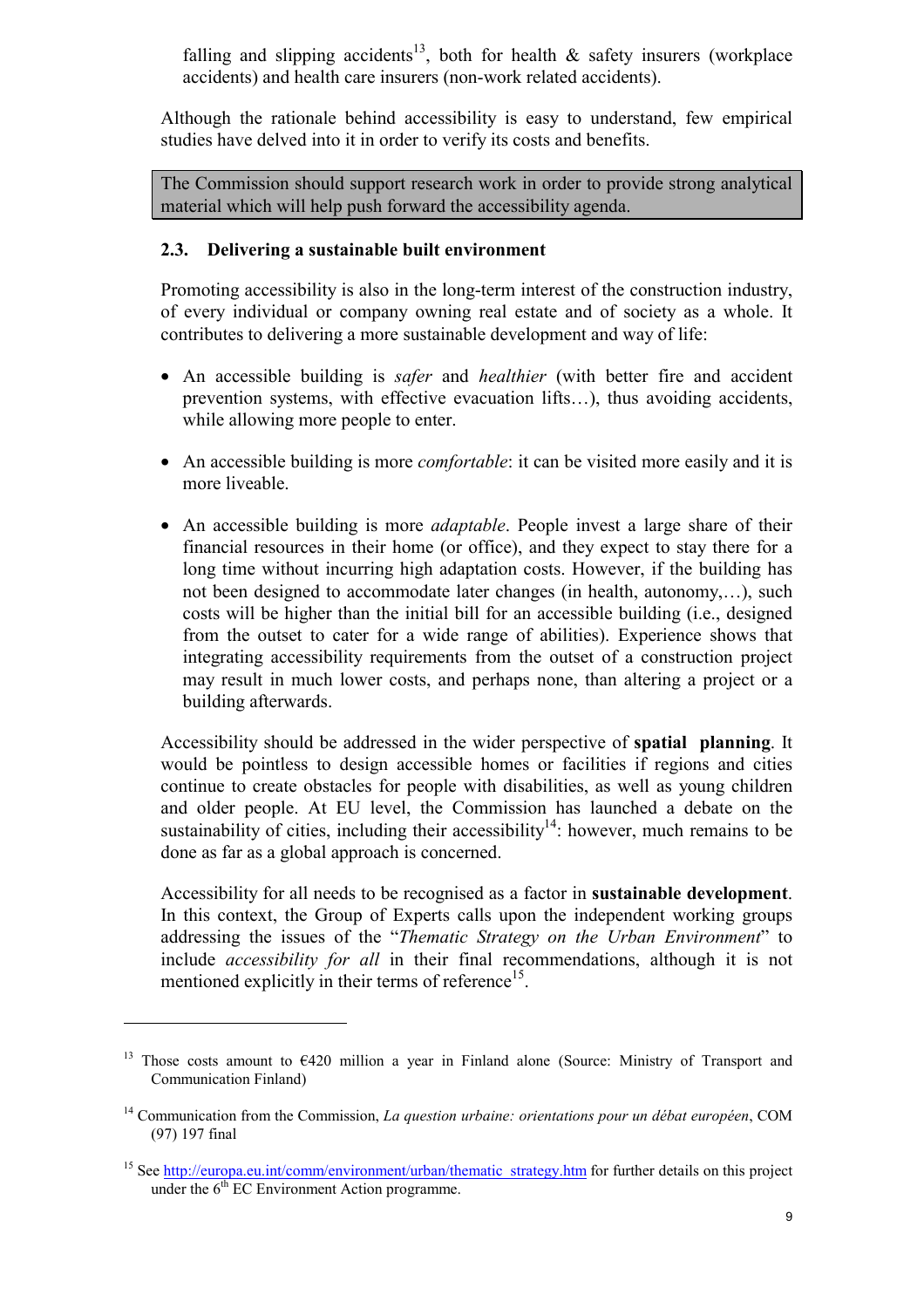# **The time is ripe for action**

Accessibility has been high on the political agenda for a long time now, at EU as well as at global levels. Many commitments have been made over the years, which have helped deliver an extensive – if not comprehensive - body of political declarations, technical standards and guidelines.

1981 was hailed as the first *International Year of Disabled Persons*. It was followed up by the adoption of a *World Programme of Action concerning Disabled persons* (1982), with concrete recommendations on accessibility to the built environment, including the concept of "accessibility for all". Subsequently, a manual (*Designing with Care*) was published to provide technical and architectural guidelines. More recently, the *Copenhagen Declaration and Programme of Action* (1995) provides that States should make efforts to render the physical environment accessible for people with disabilities<sup>16</sup>.

Since the International Year of 1981, many initiatives have been carried out at EU level. A Communication from the Commission<sup>17</sup>, which was followed up by a Resolution from the Council of Ministers in December 1981, proposed an "integrated programme" supporting local projects with the aim of removing obstacles to the full participation of disabled persons in active life, including access to buildings and facilities. In order to pave the way for an initiative on accessibility, a report was commissioned in  $1986^{18}$  and a conference was held in 1987. Furthermore, the Commission announced in 1987<sup>19</sup> its intention to table a number of policy initiatives. The two subsequent HELIOS programmes supported projects aimed at promoting an independent way of life, covering access to public buildings and facilities<sup>2</sup>

As recently as 2000, the Commission Communication *Towards a Barrier Free Europe for People with Disabilities[21](#page-9-5)* called for a more co-ordinated approach to accessibility across policy fields, both at EU and at national level. Finally, at a global level, the UN set up an Ad Hoc Committee in 2001 to consider "proposals for a comprehensive and integral international convention to promote and protect the rights and dignity of persons with disabilities", among which accessibility to the built environment<sup>22</sup> may be included.

*However, we must recognise that, despite these longstanding commitments to achieving accessibility concrete improvements were not made at all levels concerned. Regulations and standards, where they exist at all, are not implemented and enforced properly everywhere. In some Member States, little has changed for the past 20 years, as acknowledged by Governments in the context of the European Year of People with Disabilities..*

<span id="page-9-0"></span><sup>&</sup>lt;sup>16</sup> For a compilation of international instruments relating to accessibility, see: http://www.un.org/esa/socdev/enable/discom409.htm

<span id="page-9-1"></span><sup>&</sup>lt;sup>17</sup> The Social Integration of Disabled People – A Framework for the Development of Community Action, 4 November 1981, OJ n° C 347 of 31/12/1981 p. 0014 - 0031

<span id="page-9-2"></span><sup>&</sup>lt;sup>18</sup> Accessibility of Public Buildings for the Disabled, Report to the Commission by Pr.Johan Galjaard, 1986

<span id="page-9-3"></span><sup>19</sup> COM (87) 342 final

<span id="page-9-4"></span><sup>&</sup>lt;sup>20</sup> Council decision 88/231 of 18 April 1988 (HELIOS I) and Council decision 93/136 of 25 February 1993 (HELIOS II)

<span id="page-9-5"></span> $21$  COM (2000) 284 final

<span id="page-9-6"></span><sup>22</sup> See the Experts contribution to the first meeting of the Ad Hoc Committee at http://www.sre.gob.mx/discapacidad/whatrights.htm and the EU position paper at http://www.un.org/esa/socdev/enable/rights/adhocmeetaac265w2e.htm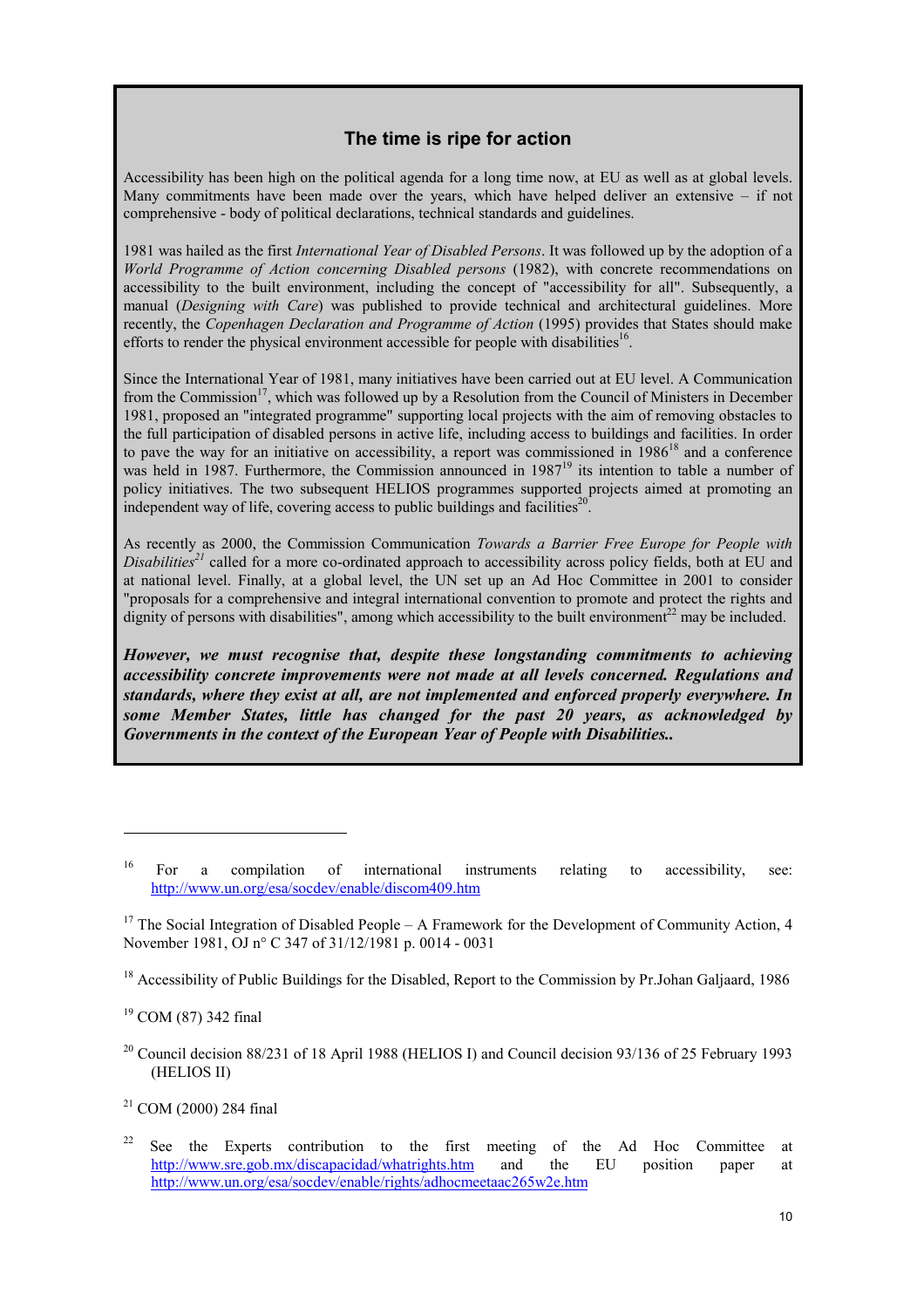#### <span id="page-10-0"></span>**3. ACCESSIBILITY FOR ALL: PROPOSALS FROM THE GROUP**

Accessibility for all should from now on be dealt with as an inclusive process, which benefits a large number of people across society and help meet the challenges of growth and sustainable development. **It is therefore an intrinsic part of the agenda agreed at the Lisbon European Council, in 2000, which aims at Europe's economic and social renewal by 2010. This is why 2010 is the target date which should be set for the implementation of the broad range of measures discussed by the Group.** Such a shift in policy requires the involvement of many actors and the definition of an agenda based on many instruments, ranging from legislation to financial support, to be effected through public authorities and the private sector.

#### <span id="page-10-1"></span>**3.1. Creating an effective regulatory framework**

An effective legal framework is crucial in seeking to achieve accessibility for all. Legally binding instruments are often decisive in triggering a shift in attitudes and in changing the behaviour of all involved actors. If such instruments are to meet this objective, they should be properly designed, so as to foster a positive process of change and to be effectively complied with on the ground.

Policies dealing with accessibility issues are mostly the responsibility of Member States (building regulations, disability policy, transport, spatial planning,…). The debates within the Convention have shown that an overwhelming majority wishes that this should remain so. However, those national policies must comply with basic EU principles, in particular the rights enshrined in the Charter of Fundamental Rights and they cannot undermine EU policies (Internal market, competition,…).

#### <span id="page-10-2"></span>*3.1.1. The current situation in the EU*

 $\overline{a}$ 

The Group stresses **that there are few studies – if any - which present a comprehensive and up-to-date overview of Member States' legislation and practices (standards, guidelines....)**. There is not even a repository where this information could be accessed. In some Member States, accessibility policies are under the responsibility of federal entities or local authorities, which increases the difficulties in collecting the relevant information.

It is therefore necessary **to build a network of "accessibility information centres"** across Europe, including the acceding countries, based whenever possible on existing structures.

Such a network should have **a focal point** supported by the European Commission: it would facilitate comparative studies, foster identification of "best practices" (regarding regulation, standards, corporate social responsibility initiatives, involvement of actors, education,…) and disseminate information. The EU's Research Framework Programme should include in the work plan comparative studies in order to initiate a networking of information centres.

As a consequence, the Group held its discussions on the basis of a first, tentative, study<sup>23</sup> which shows that accessibility legislation differs widely in scope and

<sup>23</sup> *Accessibility Legislation in Europe*, Status Report by the Toegankelijkheidsbureau v.z.w. Hasselt and LIVING Research and Development s.p.r.l. Bruxelles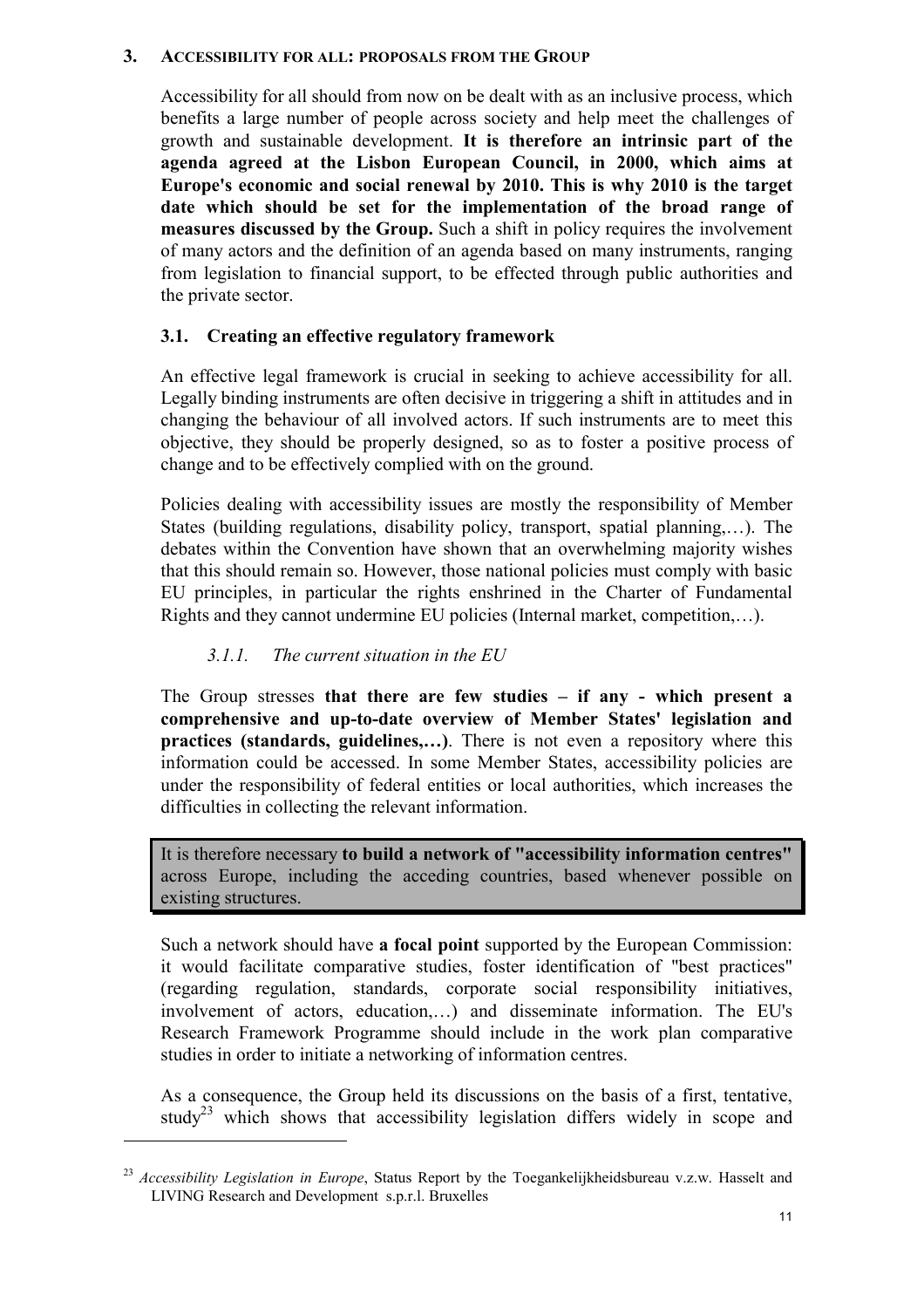structure across countries. Sometimes, accessibility is still not consistently defined, let alone addressed. It is dealt with in different sets of regulations issued by various, and often uncoordinated, departments (building, transport, manufacturing standards, Information and communication technologies, social policy). This situation has two negative consequences:

- Accessibility to the built environment lacks a global approach, maintains a low profile on Governments' and administrations' agendas and is dealt with as a purely technical, "standards-based", issue (and often only with a wheelchair user's perspective);
- information, awareness-raising and enforcement are split between various actors, without a common view, which is detrimental to the effectiveness of the regulatory framework.

The European Year of People with Disabilities has triggered a review, and sometimes an overhaul, of the regulatory framework in many Member States and regions. It is now foreseen that the European situation will change rather quickly.

# <span id="page-11-0"></span>*3.1.2. Accessibility for all is a fundamental right*

In this context, the European Year of People with Disabilities provides a unique opportunity to make real progress towards a comprehensive approach to accessibility which cuts across sectors and departments. As far as the regulatory framework is concerned, there are two complementary routes which should be explored:

- A rights-based approach covering all aspects of civil, economic and social life, and including accessibility as a key element.
- Specific legislation, or regulation, in all relevant areas (transport, construction, health and safety, Information and communication technologies, product safety etc), with an effective co-ordination between all departments and actors involved.

The EU has already passed legislation providing for "*reasonable accommodation*" for people with disabilities, admittedly in employment only. The deadline for implementing article 5 of Directive  $2000/78$  into national law is December  $2<sup>nd</sup>$ , 2003 (with a grace period of up to December  $2<sup>nd</sup>$ , 2006). The effective implementation of this article should be monitored closely, and a specific report should be tabled by the Commission on this issue alone. On the basis of such an assessment, the Commission will be in a better position to decide on which route a disabilityspecific legislative instrument could take.

Furthermore, **the European Year has created a momentum throughout Europe behind a rights-based, inclusive approach to disabilities**<sup>24</sup>. In this context, policies and regulatory frameworks are being reconsidered, which may eventually lead to major changes.

<span id="page-11-1"></span><sup>24</sup> See for instance the Report to the French Senate, by Paul Blanc (*Compensation du handicap: le temps de la solidarité*) at http://www.senat.fr/rap/r01-369/r01-369.html. This report calls for a definition of a "comprehensive approach" of disability policy, including accessibility to the built environment.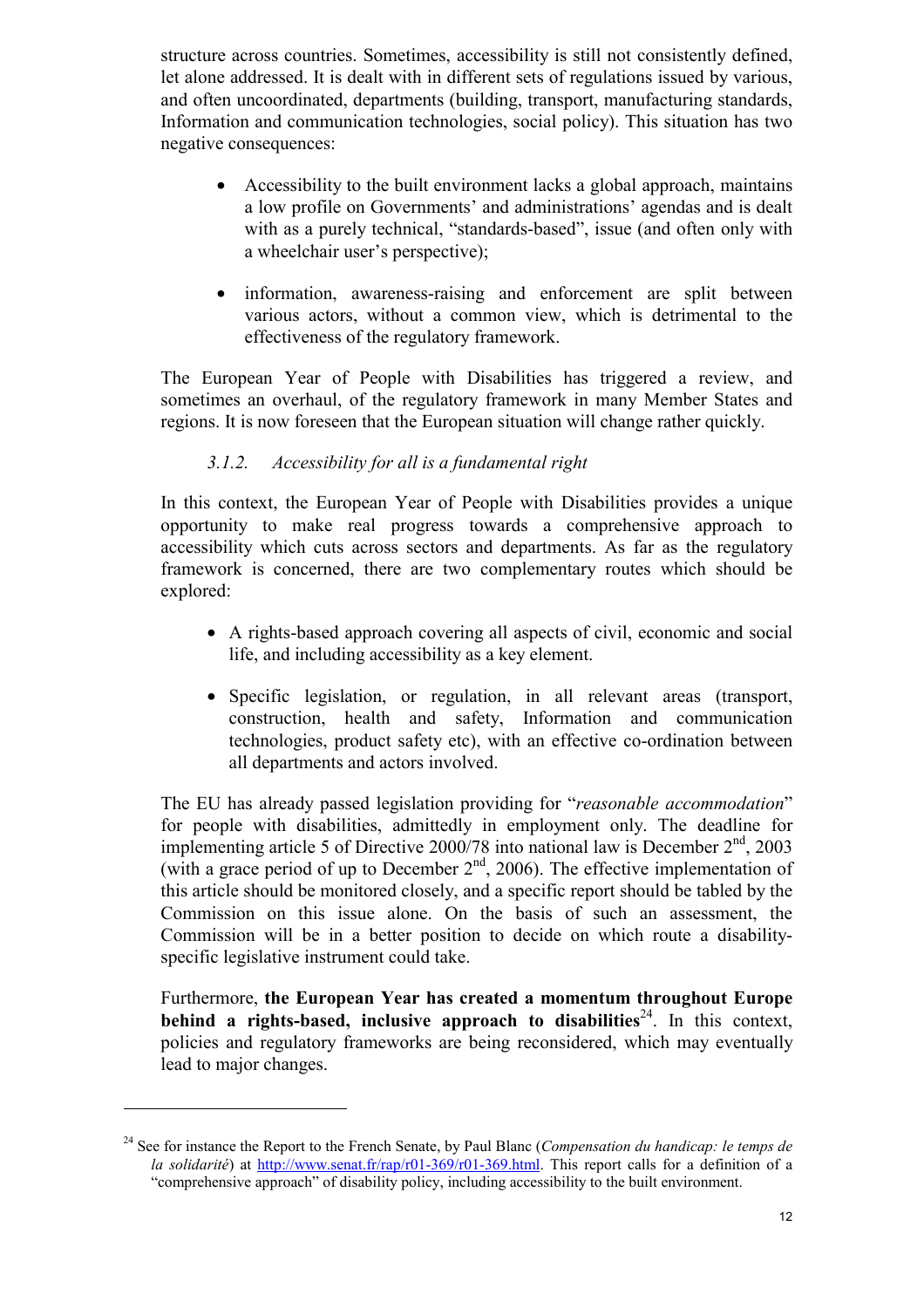**The Experts Group invites the Commission to review closely all initiatives launched in the framework of the European Year** in order to consider whether, and how, EU-wide legislation can actually add value to Member States' policies.

# <span id="page-12-0"></span>*3.1.3. Mainstreaming accessibility for all*

Implementing accessibility for all requires mainstreaming this objective across all relevant policy areas, instruments and sectors, on the basis of a simple, inclusive, principle:

**All legislation, standards, guidelines, etc should be designed and implemented with an aim to make the built environment accessible and usable by all those who could be expected to use it.**

No instrument, or single text, should be seen as a "magic wand" which will deliver accessibility. The best results will be achieved through a combination of various instruments, depending on the area concerned and the optimum moment. Every level of governance and all sectors of society should have the responsibility to mainstream accessibility within their own domain. This requires that they should each acquire and develop the necessary competencies to make their environment and services accessible, drawing on appropriate technical expertise and involving the widest possible range of users in planning and design.

Mirroring the principles applicable to other areas (such as health and safety on the workplace), **accessibility regulations should provide that one legal or natural person is responsible in last resort for complying with them.** 

# <span id="page-12-1"></span>3.1.3.1. Construction products

The Construction Products directive<sup>25</sup> is a "new approach" directive which is based on compliance with "essential requirements": "*the products must be suitable for construction works which (as a whole and in their separate parts) are fit for their intended use, account being taken of economy, and in this connection satisfy the essential requirements.*"

The essential requirements should be amended to include accessibility for all: "The construction works must be designed and built in such a way that independent approach and entry to, use in service and in operation, and exit from the works shall be accessible, safe and convenient for all those who could be expected to use them."

The essential requirements should apply fully to **products integrating Information and communication technologies** (internal surveillance networks, smart homes, alarms, messaging systems,…).

<span id="page-12-2"></span>3.1.3.2. Health and safety at the workplace

Much of the "built environment" is made up of workplaces. Restaurants, museums, hospitals, office buildings etc, are workplaces for their own employees. Improving

<span id="page-12-3"></span><sup>&</sup>lt;sup>25</sup> Directive 89/106, 21 December 1988 (OJ 11.2.89)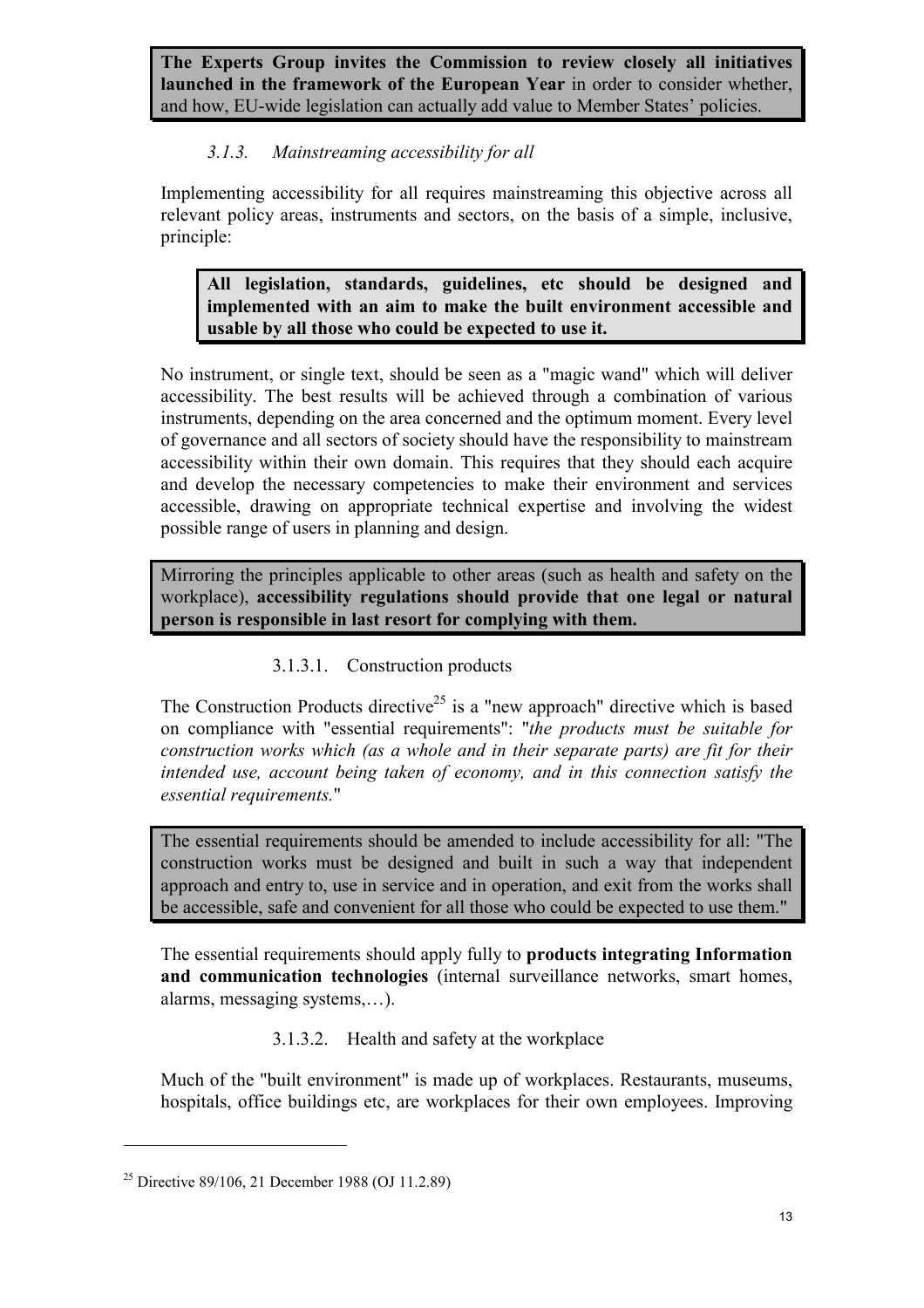accessibility opens up new employment prospects for people with disabilities, and helps prevent early retirement of older workers. It also improves the working environment for every worker, making it safer and more "user-friendly" –which contributes towards raising quality at work. At the same time, the public will find it easier to use the facilities, which will benefit the business (or the public service). It means that health and safety regulations should pursue a twofold objective: *increasing well-being in the workplace, while promoting accessibility for all.* 

Directive 89/654 (30 November 1989)<sup>26</sup> provides for health and safety minimum requirements which apply to workplaces. The Group calls for a comprehensive review of this annex, with an aim to include the following elements:

- **Accessibility for all should be mentioned as an overall objective for designing and building workplaces**. An "**Accessibility appraisal"** should be performed when the construction of the workplace is planned, or when the lease is being discussed. It should be made mandatory for **employers (public and private) to perform an "Accessibility assessment"** on a regular basis.
- **Workplaces should provide means of evacuation for people with** disabilities in the event of fire<sup>27</sup>.
- **Routes, stairways, corridors etc should be properly identified with distinctive signs, using contrasting colours**.

# <span id="page-13-0"></span>**3.2. Updating and developing standards**

For many years, standards organisations have been developing standards and issuing guidelines addressing the needs of people with disabilities in building design. However, these developments have fallen short of dealing with the whole range of products which constitute the "built environment", including "assistive technologies" or "user-to-product" information and communication technologies. Setting adequate standards, based on design-for-all/universal design principles, will be increasingly important for adapting to an ageing and diverse society. This standardisation process should involve closely all partners, beyond its usual stakeholders (industry), and extending to people with disabilities, older people and relevant NGOs. Much progress has been made recently in this direction, notably:

• A new European standard<sup>28</sup>, published in 2003, specifies the minimum requirements for the safe and independent access and use of lifts by all persons, including persons with disabilities. It is **the first European "accessibility for all" standard**, drafted by the industry, standards organisations, "notifying bodies" and representatives from the EUdisability NGOs;

<span id="page-13-1"></span><sup>26</sup> OJ n°L 393/2, 30 December 1989

<span id="page-13-3"></span><span id="page-13-2"></span><sup>27</sup> See for instance British Standard 5588-8:1999, *Fire precautions in the design, construction and use of buildings – Part 8: Code of practice for means of escape for disabled people.*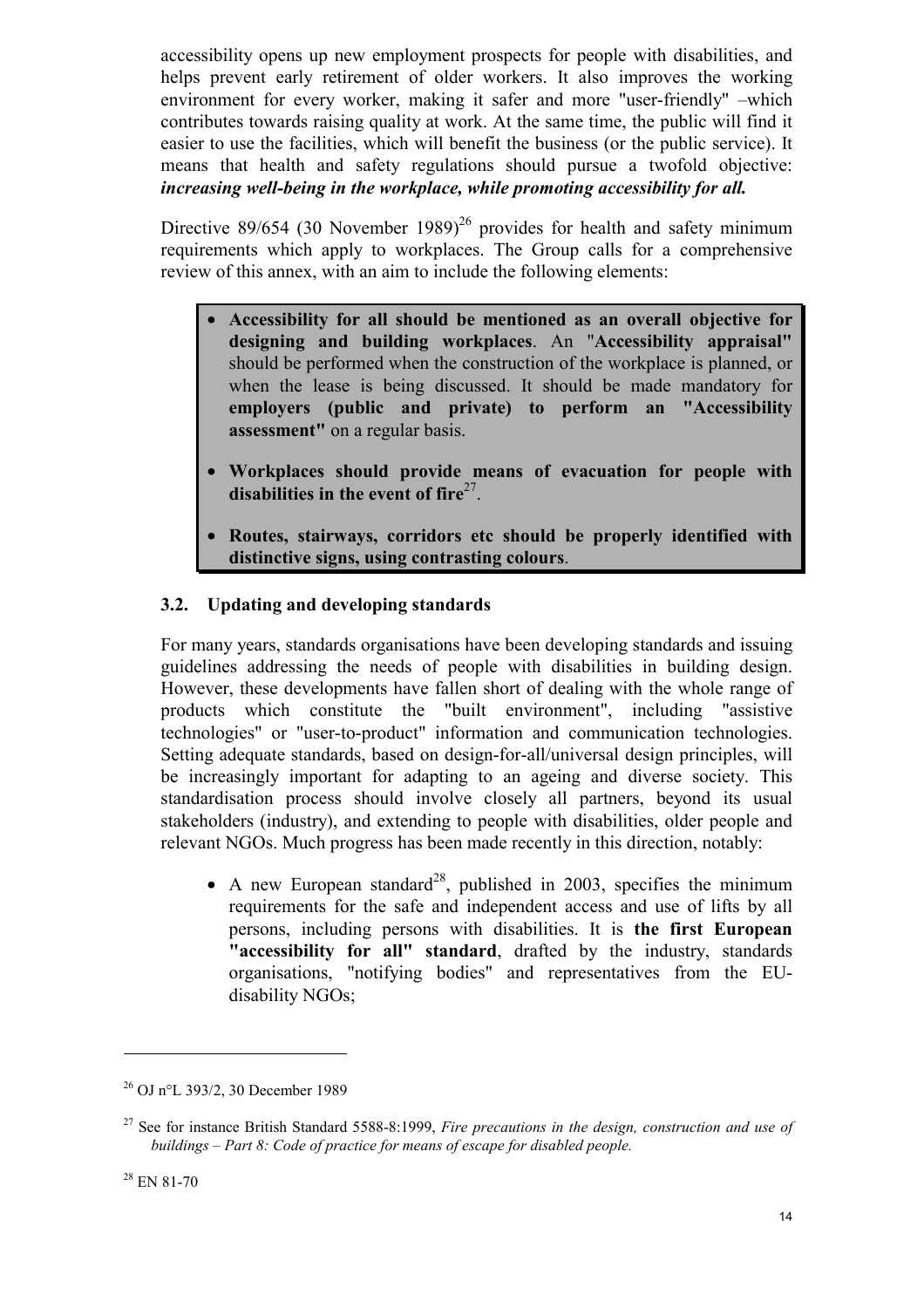• A **guide**[29,](#page-14-0) published in 2002 by CEN (Comité Européen de Normalisation/European Committee for Standardization) and CENELEC (Comité Européen de Normalisation ELECtrotechnique/European Committee for Electrotechnical Standardisation), addresses **the issue of older and disabled persons' involvement in standardisation work and make recommendations on the ways to mainstream accessibility in standardisation work**.

However, the present situation is still far from being satisfactory. This is widely recognised by standards experts and organisations themselves, with ISO and the European Standardisation organisations (CEN, CENELEC, ETSI) at the forefront in reviewing existing standards (and requesting national standards organisations to do so). Three points are often highlighted:

- Many existing standards do not comply with accessibility requirements. Some of them are explicitly set according to "average" or "mainstream" abilities (thus excluding persons with disabilities, children and other groups with functional limitations).
- Cognitive and sensory disabilities are not catered for, and standards where they include accessibility are tailored to the needs of wheelchair users: it is actually easier to set standards on height and width, which are easily measurable.
- Professionals developing and enforcing standards lack awareness of accessibility issues as well as proper training.

However, standardisation is a key to promoting accessibility for all: tendering documents should refer to international or European standards whenever possible, and building owners need to be given clear guidance as to the outcome they are to achieve. This has several implications:

- **Large-scale research should be conducted to identify how people behave and "function" in ergonomic terms**. Such research should be based on the actual "behaviour" of the whole population, so as to measure the actual range of performances across society. The EU (through the Research Framework Programme) and standard organisations, at EU and national level, should support such a project, which would provide updated data.
- Standards organisations should further develop their role as a **repository of information and knowledge on accessibility** and promote their dissemination (handbooks and manuals; web sites; conferences, workshops,…).
- An **"accessibility for all" European standard** on design, construction and use of buildings, should be developed, including provisions on fire safety and means of evacuation for people with disabilities.

<span id="page-14-0"></span><sup>29</sup> *Guidelines for standards developers to address the needs of older persons and persons with disabilities*, CEN/CENELEC Guide 6, January 2002.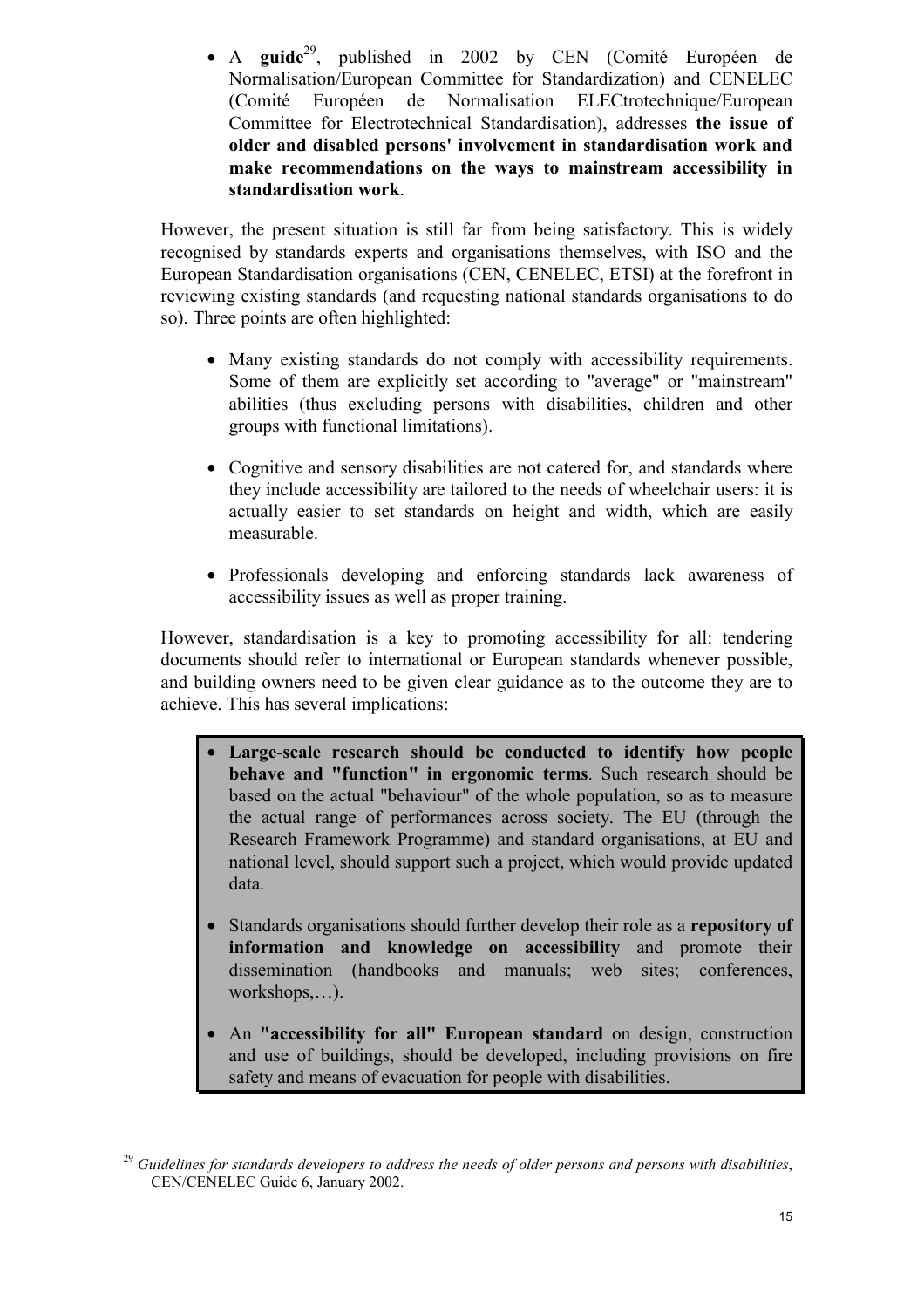- Alternatively, national standards should be reviewed in order to identify "best practices". These **"good" national standards should then be extended to the whole of Europe**, which would reduce time and efforts needed to design a European standard<sup>30</sup>.
- **Standards relating to products, transport, construction, and Information and communication technologies should be developed following design for all principles** as agreed in the "Design for all and Assistive Technology Standardisation Co-ordination Group", in order to achieve "accessibility for all"<sup>31</sup>. They should be co-ordinated, particularly standards related to "physical" products and those dealing with "user-toproduct" technologies and Information and communication technologies included in buildings (access pads, video security networks, electronic keys, vending machines etc).

# <span id="page-15-0"></span>**3.3. Developing statistics and indicators**

Statistics on disabilities –let alone on the various categories of people who may face accessibility difficulties- are outdated and are based on self-reported disability. They are hence culturally and socially biased, and depend on every country's attitude towards disabilities.

Eurostat should include disability data in the new *Survey on Income and Living Conditions* (SILC), which will replace the European Community Household Panel (ECHP) starting next year.

This would require an agreed definition. The definition laid down by the World Health Organisation (*International Classification of Functioning, Disability and Health*), although it is admittedly broad (it encompasses drug use, social interrelations, and all types of diseases), may be used as a starting point for this work.

Furthermore, although the rationale behind accessibility is easy to understand, few studies have dwelt upon it.

The Commission should support research work on the economics of accessibility for all in order to provide the comprehensive analytical material which will help push forward the accessibility agenda.

#### **3.4. Promoting responsibility by public authorities**

#### <span id="page-15-2"></span><span id="page-15-1"></span>*3.4.1. Making the built environment accessible for all by 2010*

Public authorities – starting with EU institutions themselves - have a special responsibility in setting "best practices" on accessibility. This is why **the Spring**

<span id="page-15-3"></span><sup>&</sup>lt;sup>30</sup> For instance, see the Danish Standards Association's Accessibility Standard DS 3028 (August 2001). This standard defines requirements which aim at ensuring general accessibility (including accessibility for disabled people) to buildings and facilities as well as the access to these.

<span id="page-15-4"></span><sup>&</sup>lt;sup>31</sup> See at: http://www.ict.etsi.fr/DATSCG\_home.htm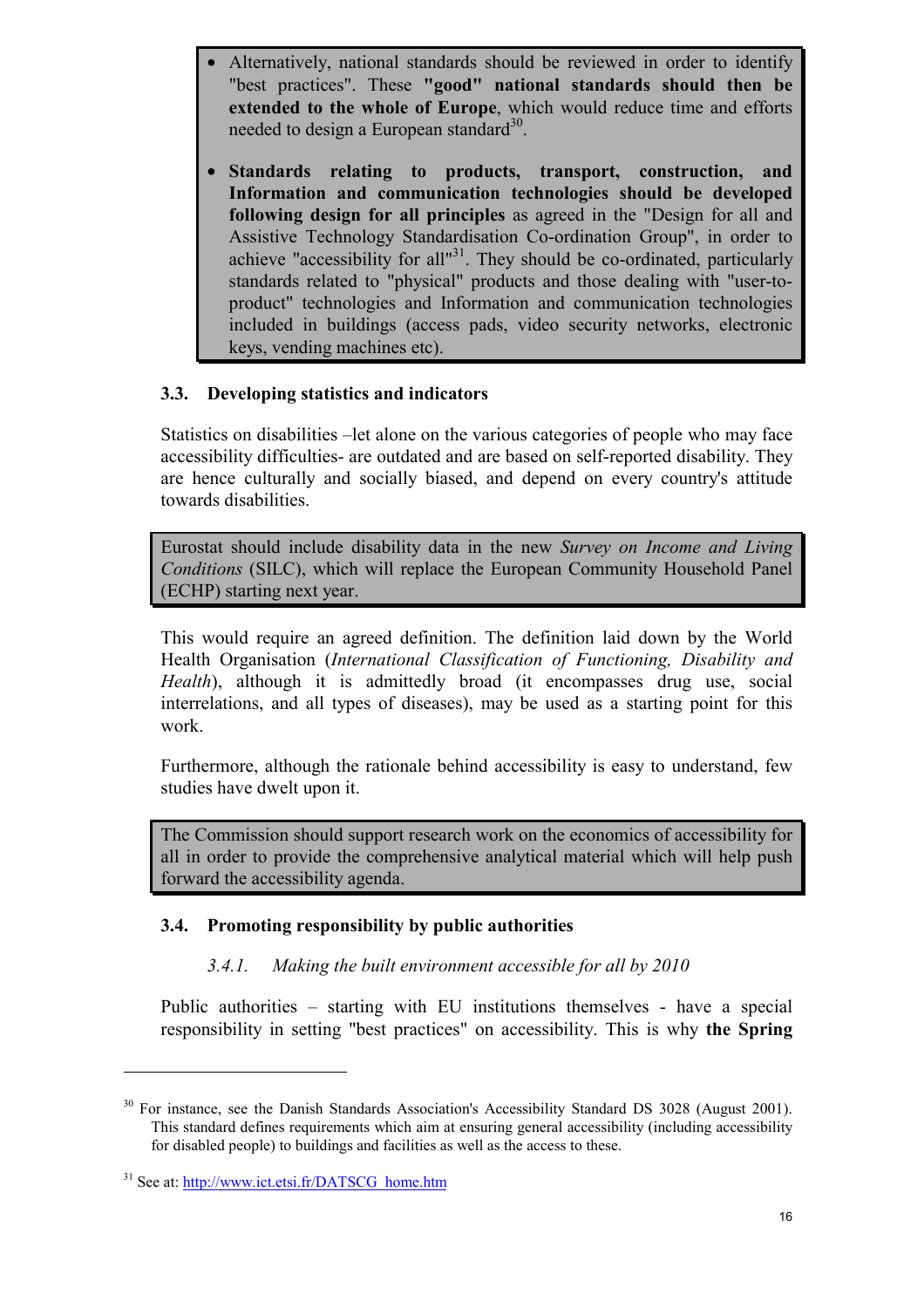**European Council 2004 should set an ambitious and concrete target**, which would help focus resources and attention:

- By 2010, **every new element of the "built environment"** under the responsibility of public authorities (e.g. offices, schools, public housing, roads, train stations, museums, pavements,…) should be designed and built to be accessible, safe and usable by everybody. This includes new construction, as well as renovation or extension of existing buildings.
- By 2010, public authorities should set accessibility for all requirements applicable to new constructions, extensions or renovations by promoters/builders.
- As for the **existing built environment**, responsible departments/authorities should start setting objectives and targets for making a set proportion of public buildings, roads etc accessible each year. They should report each year on progress made.

Such an ambitious commitment has two implications:

- Public authorities should **include accessibility for all requirements in their tendering documents**, or set themselves target dates for developing them.
- **Audits of existing constructions** should be made mandatory every 5 years, and prior to maintenance/rehabilitation works, in order to adapt to technical progress and new usage.

Since **the Commission** occupies a large number of buildings, in Brussels, Luxembourg and in the Member States, **it should be the first to set "good practice" on accessibility.**

#### <span id="page-16-0"></span>*3.4.2. Public procurement*

Public authorities can trigger a decisive shift in attitudes towards accessibility for all requirements if they use the leverage they have, when tendering public works and services. It is essential that accessibility requirements are stipulated by the planner/purchaser in tender documents when buildings and other facilities are being planned (and before they are commissioned). The decisions taken at this moment will have far reaching consequences, lasting for decades, and can be difficult to correct. This entails awareness-raising and training of all stakeholders involved.

It also points to the effectiveness of the overall regulatory framework and its proper implementation on the ground. The Works Procurement Directive<sup>32</sup> -which is currently being recast<sup>33</sup> on the basis of a Commission's proposal by the Council and the European Parliament- co-ordinates works tendering procedures. This directive does not provide for specific requirements - on social policy or accessibility - but lays down common rules that should be complied with by purchasers when they

<span id="page-16-1"></span><sup>32</sup> Directive 93/37, 14 June 1993 (O.J. L199 of 9.8.93)

<span id="page-16-2"></span><sup>33</sup> COM (2000) 275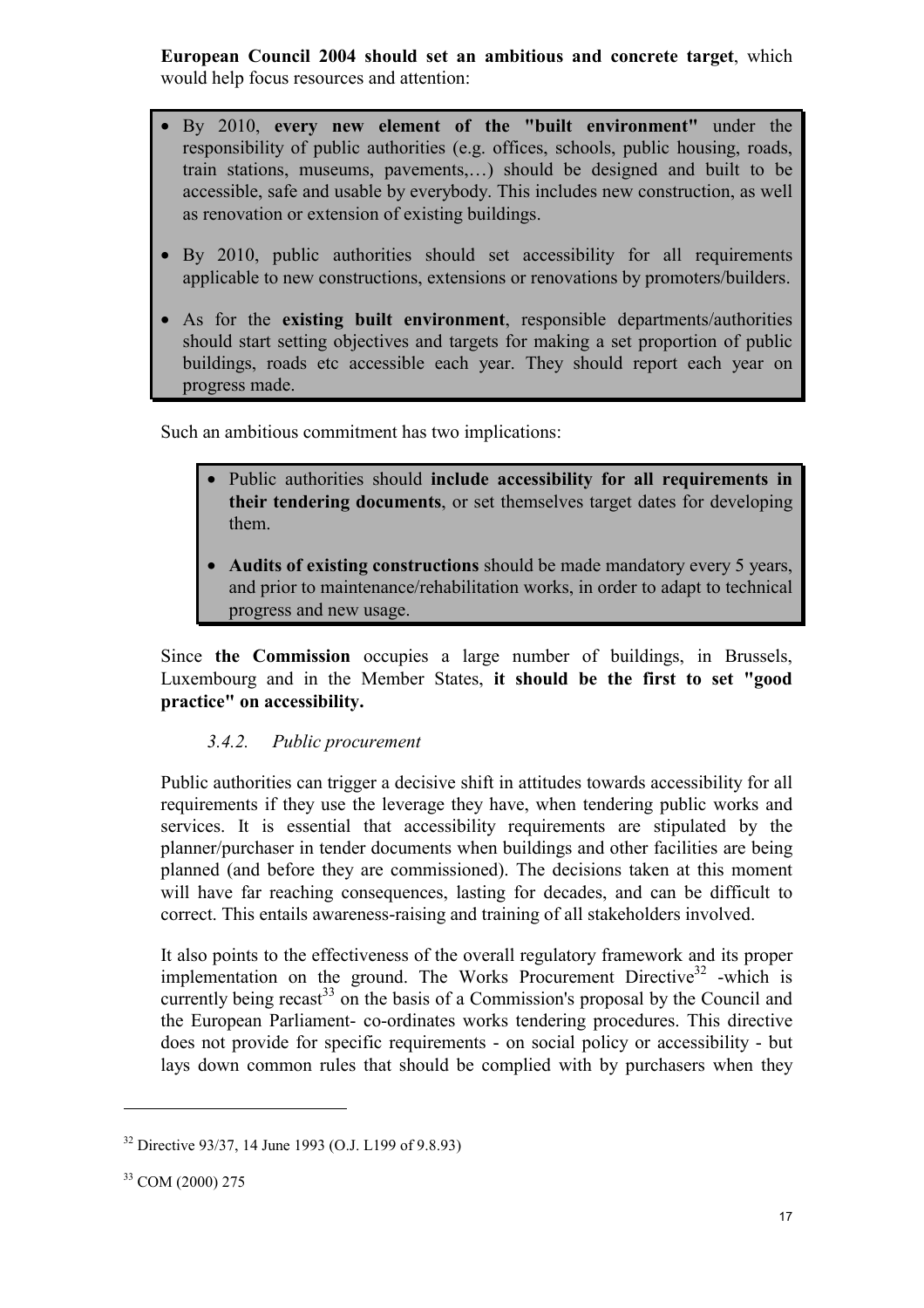advertise a tender. In this respect, article 10 of the directive provides that "*technical specifications*" should be included in the tendering documents, and should refer whenever possible to national standards implementing European standards or to common technical requirements.

In its common position reached on March  $20<sup>th</sup>$ ,  $2003$ , the Council amended the definition of "technical specifications" by strengthening the possibility of the contracting authority to include accessibility as a requirement for the works being tendered. The European Parliament went a step further last July in a second reading, by imposing this inclusion whenever possible for the contracting authority<sup>34</sup>. These are major breakthroughs.

To ensure real progress in this area, decisions must be made about accessibility by the purchasers/tenderers at an early stage. At this moment, **purchasers should be requested to perform accessibility appraisals**, in order to include comprehensive and clear accessibility requirements in the tendering documents. Guidelines should help tenderers to comply with the new provision of the Directive.

In 2005, the Commission should support the provision of **an accessibility/designfor-all "tool-kit"** which will be readily made available to tenderers when the directive comes into force.

# <span id="page-17-0"></span>*3.4.3. EU regional policy*

EU structural funds and the Cohesion Fund subsidise works which are being tendered. Accessibility requirements should be made mandatory in every project that is co-funded by a European grant. The mid-term evaluation of the structural funds should take this issue into account, and pave the way for the inclusion of accessibility requirements in the new set of regulations for the next programming period (2007 onward).

Since projects co-funded by the ERDF and the ESF have to be tendered and must comply with the Works Procurement Directive, including mandatory accessibility requirements would give the necessary impetus to the development of EU standards, which would eventually spill over into Member States.

# **3.5. Involving all actors**

 $\overline{a}$ 

#### <span id="page-17-2"></span><span id="page-17-1"></span>*3.5.1. Raising awareness and strengthening co-ordination*

Awareness-raising can only be achieved through an integrated, co-ordinated, approach:

• *Integrated*. In order to get the "accessibility for all" message across, a clear commitment should be made to developing a global disability policy,

<span id="page-17-3"></span><sup>34</sup> Article 23 of the Directive as amended by the European Parliament: "*Whenever possible, the contracting authority should take into account accessibility criteria for people with disabilities or design for all when laying down specifications. These technical specifications should be clearly indicated so that all tenderers fully understand the requirements established by the contracting authority*."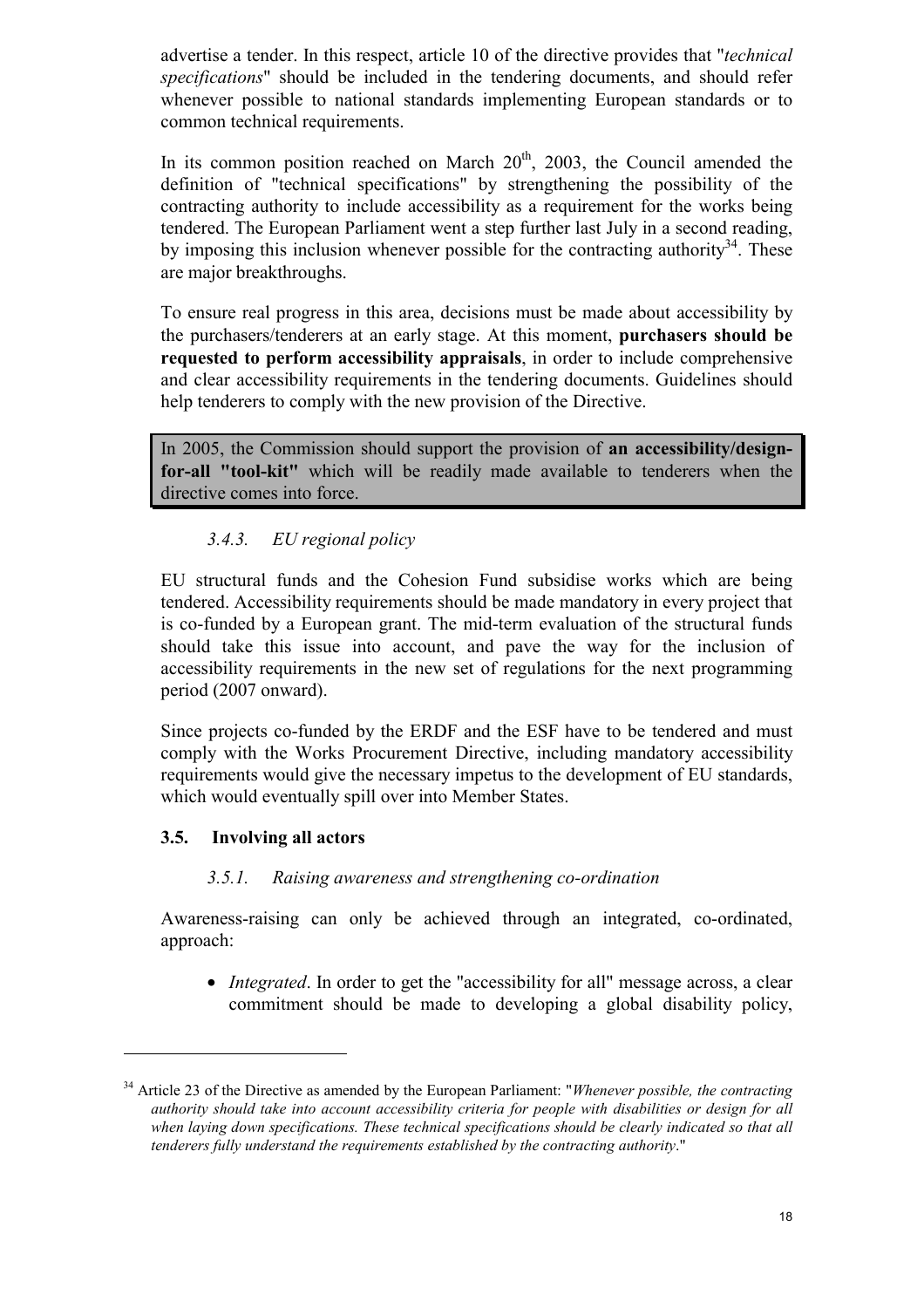dealing with all relevant issues (employment, compensation, access, housing) in a single policy framework.

• *Co-ordinated*. Accessibility is often dealt with on a technical basis, which implies a division between various areas of expertise. However, achieving better co-ordination requires special arrangements.

**At national level**, Member States could consider complementary options to promote a mainstreamed approach to accessibility:

- The development of **independent, not-for-profit, "***centres for accessibility***",** which would carry out building audits and pre-construction appraisals, training and dissemination of information and "best practices".
- Setting up an **"accessibility ombudsman"**, with a responsibility for receiving complaints and seeking a non-judiciary settlement of disputes.
- Creating an **"accessibility commission"** with a responsibility to issue technical guidelines (in co-ordination with standards organisations). The board of this commission/authority should involve representatives of NGOs, to allow the full participation of civil society.

**At EU level**, the Commission should ensure that accessibility is properly mainstreamed across its various Directorates General and the policy areas for which they are responsible (environment, regional policy, products labelling, ICT, public procurement, social and employment policies, as well as its own staff and building management policy).

A *Special advisory group* should be set up, which would deliver an opinion to the Commission on any initiative with accessibility implications, prior to its adoption.

# <span id="page-18-0"></span>*3.5.2. Education and training*

One of the main obstacles  $-$  if not the most important one  $-$  faced by the "accessibility agenda" is the low level of awareness among many groups of actors, in particular those with expert technical knowledge in related fields. This has farreaching consequences, both in the short and long term, as a professional may hold a teaching position in the course of his/her career, and contribute to the shaping of the next generation of professionals. Hence, it is important to have accessibility courses in education at all levels, starting at primary school and including professional education and training.

- Children should be encouraged as early as primary school to give a critical appreciation of their own environment regarding accessibility, and their sensitivity to accessibility issues should be raised by **short and dedicated modules, visits, etc**.
- A dedicated **course on « Accessibility to the built environment for all »** should be developed in all languages, which may be distributed to schools and colleges training architects, engineers and related professions. Respecting Member States' primary competence over education matters, such a course could be developed with the participation of relevant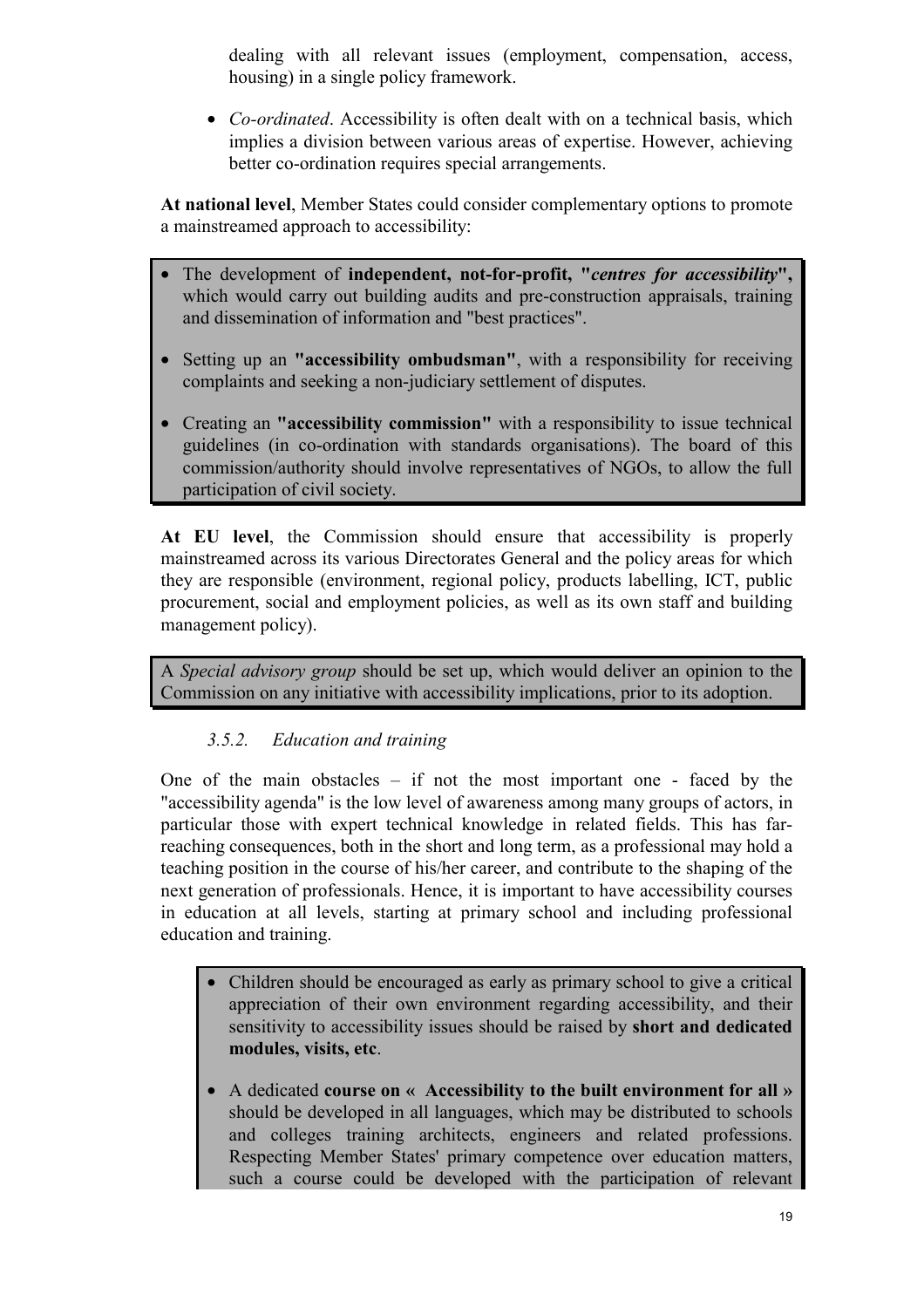professional associations through a call for proposals from the European Commission. Efforts would be made to integrate this course into curricula across Europe. Existing Community programmes –Leonardo, Socratesshould also be used.

# <span id="page-19-0"></span>*3.5.3. Involving businesses and private owners*

All actors should be encouraged not only to comply with existing standards and legislation, but also to take voluntary initiatives which go beyond this legal framework.

For individuals, the route of **subsidies or tax incentives** should be explored, as a first step towards raising awareness of the relevance of accessibility to every member of society. Individuals build a house, or buy an apartment, to live there for a long time, possibly several decades, and their needs regarding accessibility will go through many changes over this period of time (they may have children, they may be injured, they will grow old,…). However, it is hard for them to give a present value to changes or events which may occur in many years, which make a mandatory requirement difficult to implement. In this context, tax relief, or subsidies, may be the most effective way to help households putting an actual "price tag" on accessibility and realising that it increases the value of their property. Such schemes already exist in some countries, and should be developed<sup>35</sup>.

- In the context of the promotion of corporate social responsibility, the Commission should create a **European award** for the "best workplaces for accessibility" or for the "most accessible building/premise/facility".
- The Commission should support the development of an **accessibility label**, based on the definition of common European standards<sup>36</sup>. These standards would be applied by relevant auditing bodies or consultancies, in order to avoid the development of uncoordinated labelling initiatives. Such a label should take into account the input of front-office workers and people with disabilities themselves.

# <span id="page-19-1"></span>**3.6. Strengthening EU-level co-ordination**

 $\overline{a}$ 

The EU has developed new instruments for co-ordinating and benchmarking national policies in areas where the principle of subsidiarity applies, for example in relation to the Employment Strategy, which has just entered its second generation, and the Inclusion strategy, launched in 2000.

<span id="page-19-2"></span><sup>35</sup> For instance, the French *Agence nationale d'Amélioration de l'Habitat* (www.anah.fr) subsidises accessibility works in private dwellings built more than 15 years ago and which are used as main dwelling for at least 9 years after the completion of the subsidised works.

<span id="page-19-3"></span><sup>36</sup> In the area of eAccessibility, the Council resolution on "*eAccessibility – improving the access of people with disabilities to the Knowledge Based Society*" (December 2002) calls upon Member States "to consider the provision of an "*e*Accessibility mark" for goods and services which comply with relevant standards for *e*Accessibility."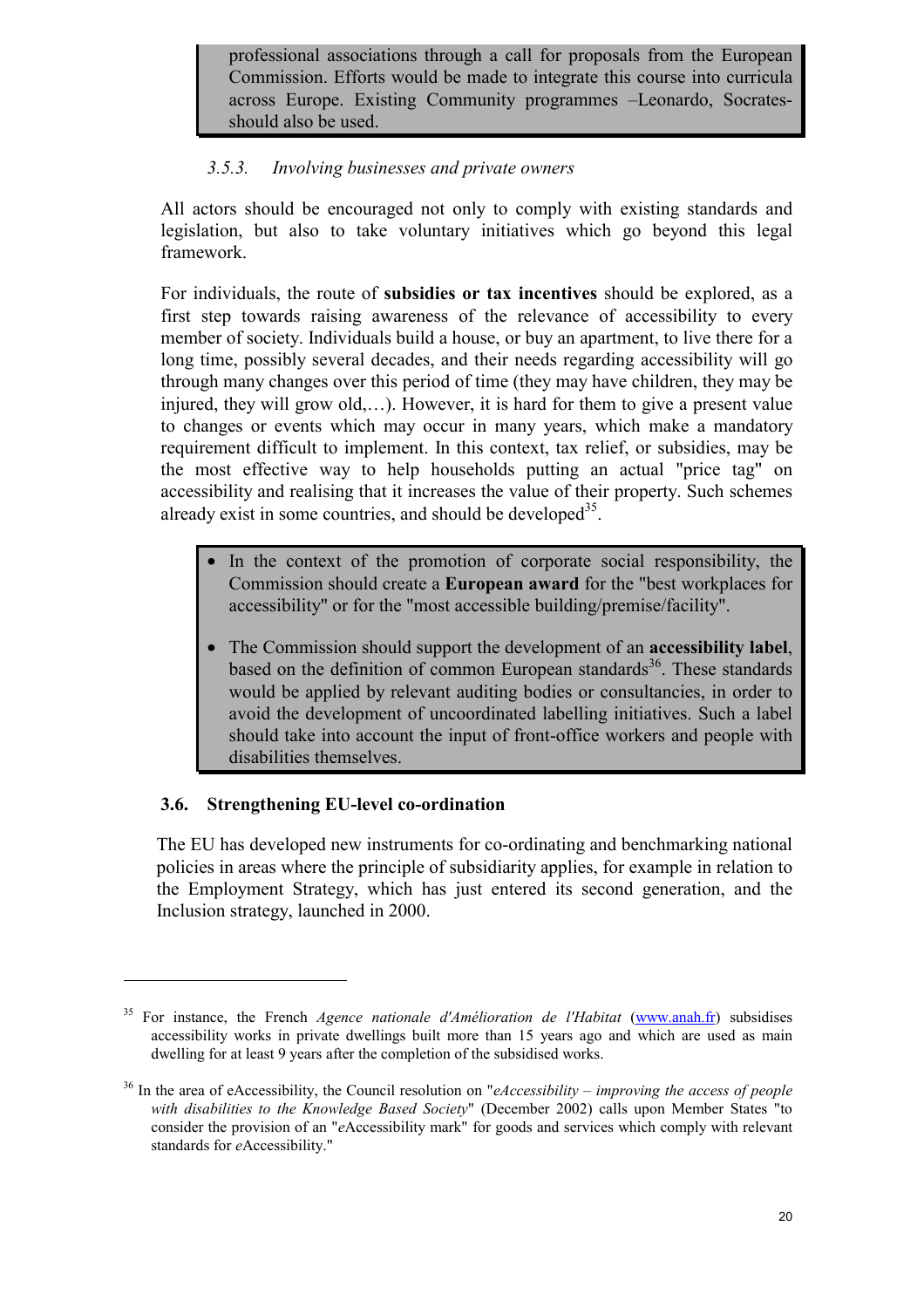• With the new employment guidelines adopted in June this year, the National Action Plans will be tabled to the Commission in September. In its preparation of the next "Joint Employment Report", the Commission should pay close attention to the measures and commitments presented by Member States regarding the integration of people with disabilities and the link between this overall objective and promotion of accessibility.

In its proposal for the 2004 guidelines –the first to be published after the European Year of People with Disabilities-, the Commission should mention specifically the issue of accessibility, in relation both to people with disability and to older workers (in the context of active ageing).

• The second batch of National Action Plans combating social exclusion has been sent to the Commission, following the adoption of new "common objectives" in December 2002. Accessibility must be recognised as a key to integrating people with disabilities into active social and economic life and its profile should be raised in the inclusion strategy.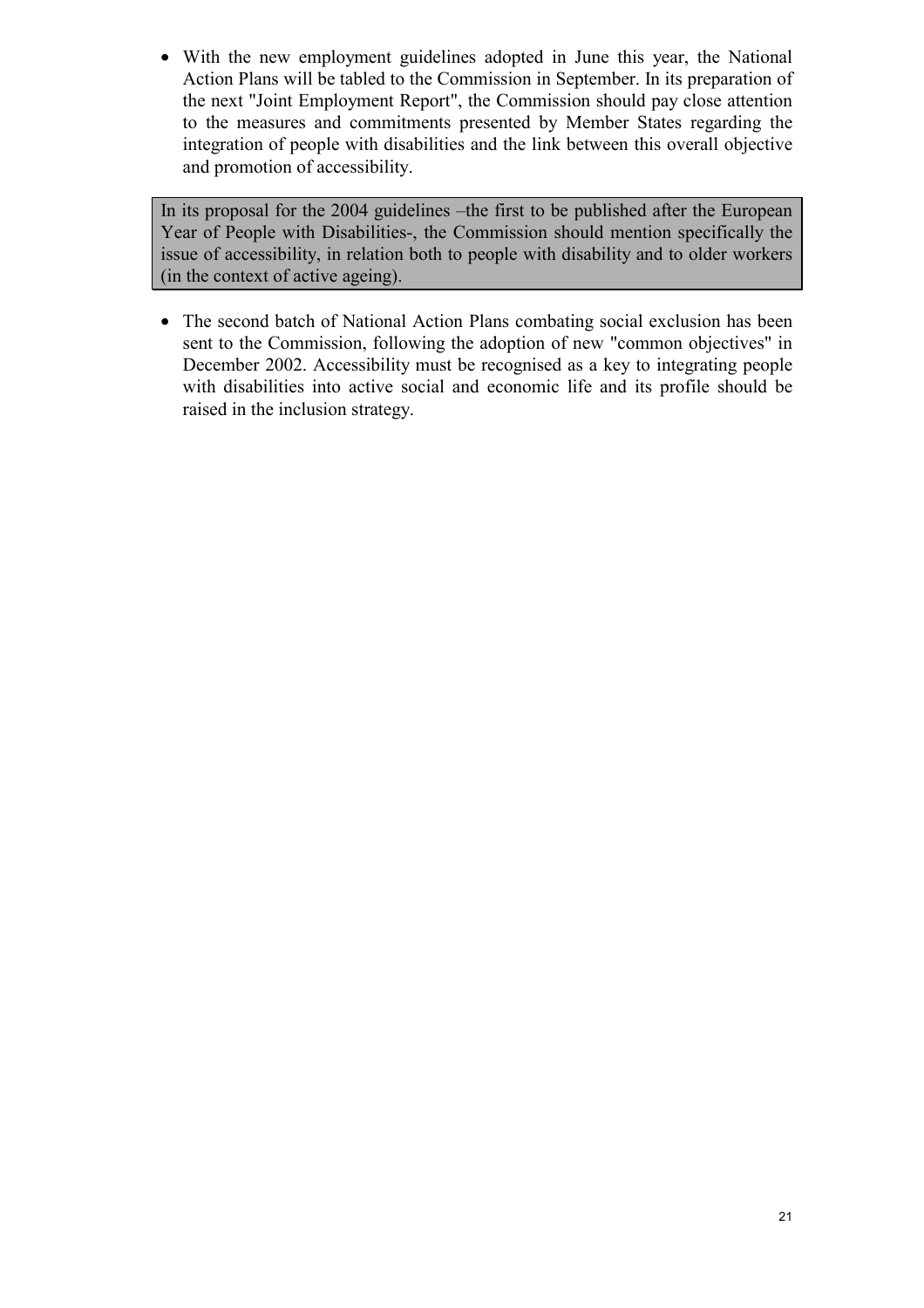#### <span id="page-21-0"></span>**4. CONCLUSION**

An accessible built environment is a key element for the realisation of a society based on equal rights, and provides its citizens with autonomy and the means to pursue an active social and economic life. It is a cornerstone of an inclusive society, based on nondiscrimination. Our society is based on diversity, which entails a need to build a barrierfree environment, that does not *create* disabilities and impairments. It means that accessibility is a concern for everyone, not only for a minority with special needs. With an increasingly diverse and ageing society, the objective should –and will- increasingly be to promote accessibility for all.

Accessibility is thus an intrinsic part of the strategy launched at the Lisbon Summit, in March 2000, that aims to foster growth, employment and social cohesion. Because accessibility benefits everybody, it strengthens inclusion and promotes an active participation of people with disabilities in economic and social life.

**This strategy has a target date: 2010. This is why the "accessibility agenda" which is fleshed out in this report should be implemented with this same 2010 deadline.** By this date, all new constructions, their vicinity (pavement, bus stops,…) and their environment (signage, electronic devices,…), should be accessible for all. Such an effort will require a strong political commitment –to be reinforced at the next Spring European Council 2004. This commitment is necessary to trigger all the concrete steps, across a broad range of policies –from transport to information technologies, from spatial planning to construction- and by all concerned actors, that will be needed to deliver real progress.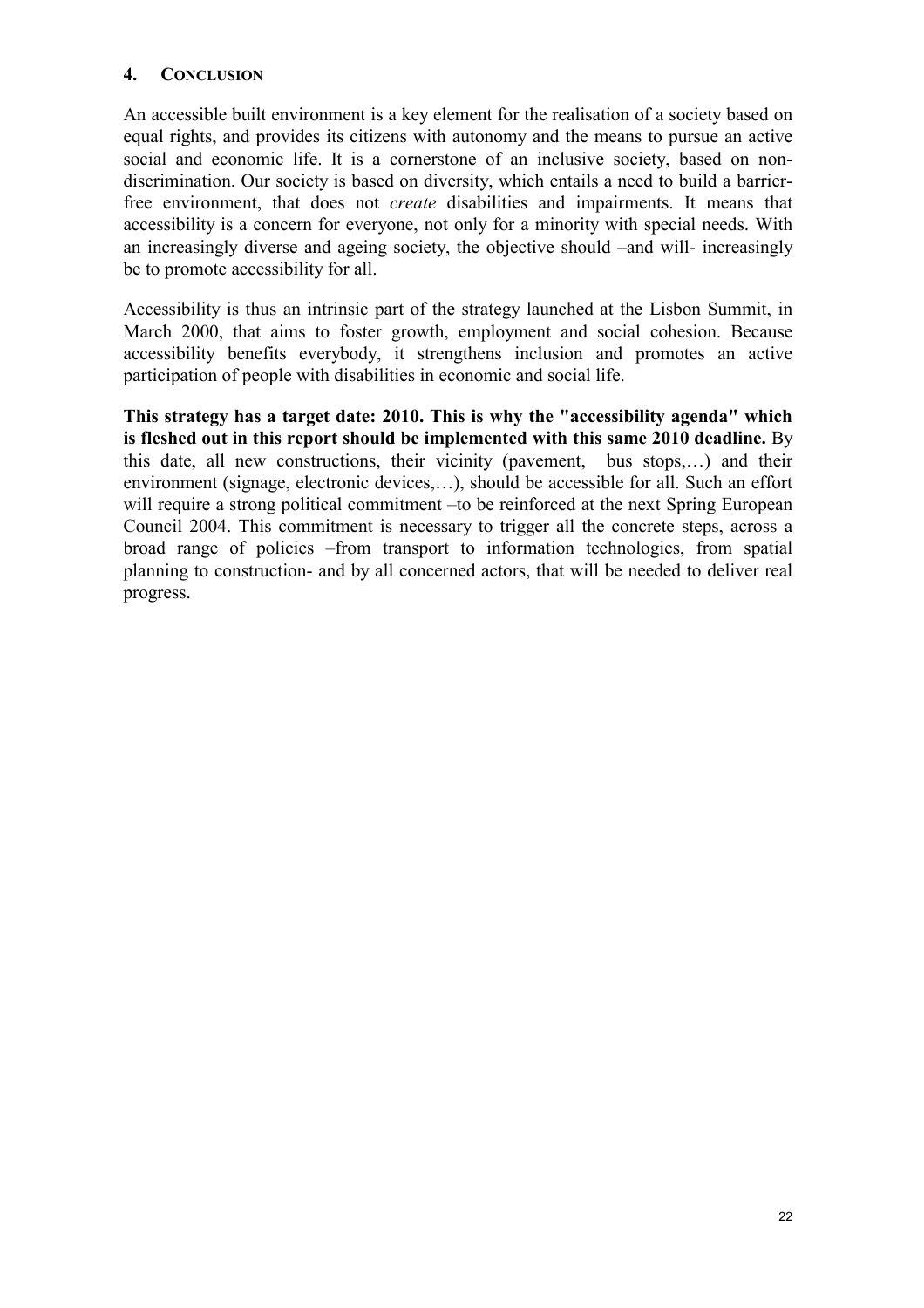#### <span id="page-22-0"></span>**ANNEXE 1: MANDATE OF THE EXPERTS GROUP**

The mandate of the Expert Group, to be achieved by a co-operative effort of all stakeholders, is to provide the Commission with a knowledge of current accessibility legislation in the Member States together with insights and recommendations that can help identify new initiatives to improve access to built environment within the framework of the European Year of People with Disabilities. The Expert Group is also to provide the Commission about the actual situation in the member States, as it appears not always to be the same as the legislation orders.

The Expert Group will carry out the following tasks:

- Review the current state of play, including information on any changes about to be introduced (with dates of implementation), of accessibility legislation on built environment in the Member States and document the current situation in the light of opportunities for free movement for persons with disabilities. The legislation is only to be reviewed in highlights by drawing a comparison between the states and note if there is anything in particular that is interesting. Regarding this it can be valuable to know that DG Enterprise are doing a report on accessibility for tourist. In this matter hotels will be reviewed. Very often hotels are included as many other types of buildings in the same legislation as public buildings. A co-operation can therefore be valuable.
- It will also be useful to know about the actual situation in the Member States and analyse if there is an obvious connection between legislation and the actual situation. It will also be interesting to search about the costs involved in a different way than it is usually done. If the Expert Group will find any financial benefits in Design for all added to the practical benefits that could really help to changing peoples attitudes toward the issue. Good accessibility will also give opportunity to reduce costs in other sectors. Good solutions can make the user no longer having need for support by for example an auxiliary nurse or homecare. For example when a person is out of their dwelling instead he or she very often can go by themselves. Another example is to se Design for all as a product of commercial value. For example has Barcelona with its great accessibility achieved economic benefits by this, because this is a product in demand by all sorts of people. Good accessibility can therefore cause positive spreading consequences in the whole city.
- In addressing accessibility and legislation, the Expert Group will also look at current European Union policies as they affect or may affect the overall design of the design of the built environment.
- The Expert Group will develop a list of feasible recommendations which the Commission can consider in order to improve accessibility.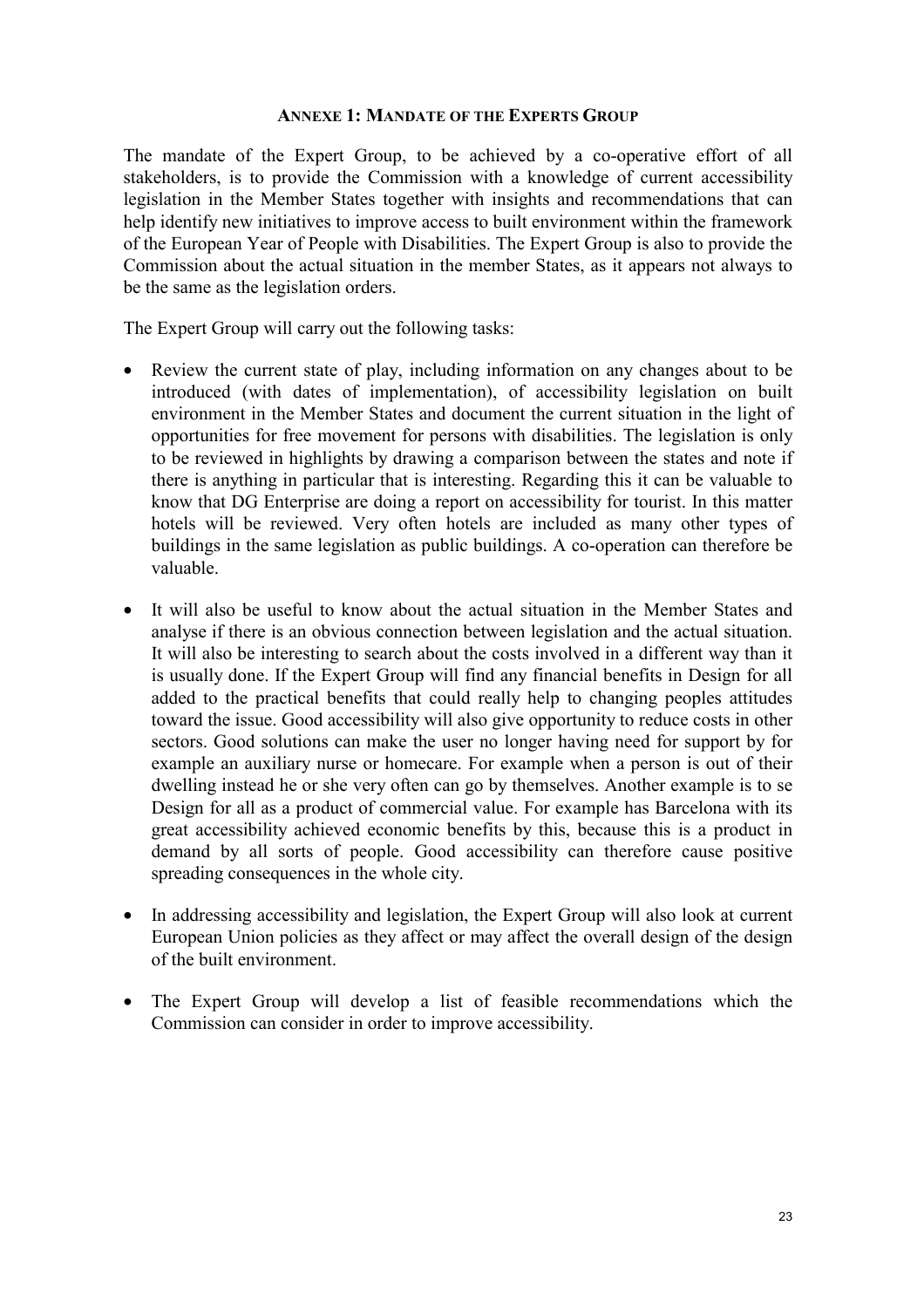#### <span id="page-23-0"></span>**ANNEXE 2: MEMBERS OF THE EXPERTS GROUP**

#### **Chairperson: Domenico Lenarduzzi**

Engineer and exam in Social politics. He is currently an honorary Director-General and has been Deputy Director-General in DG Education and Culture, in charge of European Co-operation in the field of Education and Youth. Conception, negotiation and the launch of the education and training programmes Socrates and Leonardo.

#### **Deputy Chairperson: Mitzi Bollani**

Author of "Without barriers" – a Project of accessible residential units. Building regulation of Parma city including requirements of accessibility - 1988 / Member of Supervising Group of "European Manual for an accessible built environment" - Rijswijk (NL) / Pedestrian Mobility Planning particularly for disabled people - Fidenza 1990 / Pedestrian Mobility and good accessibility in the Historical Centre of Genoa - Life program - 1994-996 / Course for Architects in "Design for All" - Genoa 1996 / Course for Architects in "Design for All" - Savona 1998-1999.

#### **Expert members:**

#### • **Ivor Ambrose**

Independent Consultant and Researcher specialising in the areas of accessibility, disability, information and communication technologies and management of European projects. Project Technical Assistant to the European Commission DG Research in the fields of Ageing population and Generic Research on Disabilities. He has previously worked as *intra-muros* Expert to the European Commission DG Information Society, and for 15 years was a Senior Researcher at the Danish Building Research Institute, working on planning and evaluation of housing and neighbourhoods.

#### • **Cleon Angelo**

Disability expert and academic with specialised knowledge of the problems of people with reduced mobility and is himself a wheelchair user. Influential in the installation and implementation of activities of daily living (ADL) units in many cities in Belgium. Has lobbied for: legal agreement in Brussels and Walloonia for ADL units; reduced VAT for adapted houses; a grant for adapted housing in Walloonia. Is a specialist in the conception and creation of a databank for assistive technology (AT), housing and services for people with disabilities. Has conceived and created a web-site promoting the integration of disabled people (in French). Works with the national housing association and "autonomia" association. Has been a disability specialist since 1983. Has been Administrateur-Délégué of "Acces-A" asbl since 2001.

#### • **Mieke Broeders**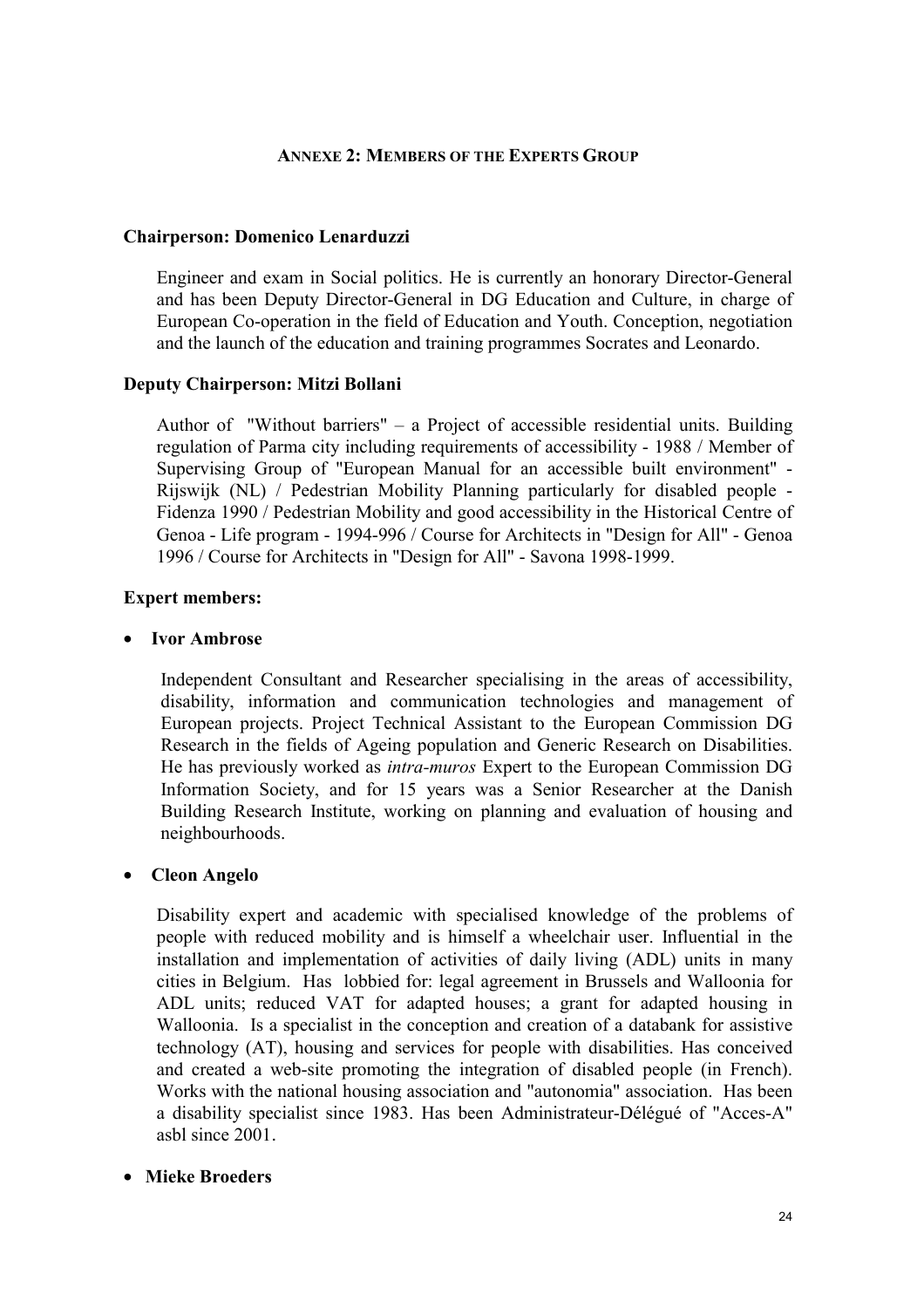Mieke Broeders, community worker , worked for 15 years in an organisation of regional development (project leader for projects in the field of training of the unemployed and tourism) and the last 10 years as director of a centre for accessibility in Flanders. The centre has a staff of 12 people with architects, industrial designers and occupational therapists. The working areas are information, advice on home adaptations and advice on accessibility for the public domain and transport, training and education programmes, field research on accessibility and research on standards, guidelines, recommendations on accessibility of transport, tourism and the public domain. The centre has contracts with provinces, municipalities, Belgian railways, Public Bus companies, Tourism of Flanders.

#### • **Mike Freshney**

UK Member of the Union of European Developers and Housebuilders (UEPC). The UEPC supports and defends the Interests of Developers and House Builders in Europe. Non Executive Director of the UK House Builders Federation. Chairman of the UK National House Building Council Building Control Company. Non Executive Director of three House Building Companies. Past Chairman of UK working group establishing Accessibility Standards for new Housing in conjunction with the introduction of Part M (Accessibility) of the National Building Regulations.

#### • **Sarah Langton-Lockton**

Chief Executive since 1979 of the Centre for Accessible Environments, the leading non-profit organisation in the UK concerned with the practicalities of ensuring that the built environment is accessible to everyone, including disabled and older people. In this role she has developed access audits and other access consultancy services, training and continuing professional development and published design guidance and other material to advance understanding of the issues. Member of the Disability Rights Commission's Built Environment Advisory Forum. Awarded an OBE in the Queen's Birthday Honours List 2000 for services to disabled people.

#### • **Dr Peter Neumann**

Director of Neumann Consult [\(www.neumann-consult.com\)](http://www.neumann-consult.com/), a German consulting agency which focuses on Town and Regional Development, Tourism Consulting and Design For All. He is also senior lecturer at the Institute of Geography, University of Münster and member of the German DIN CERTCO Expert Group on "Barrier-free Plannings, Constructions and Products" and of the "European Concept for Accessibility Network" [\(www.eca.lu\)](http://www.eca.lu/).

#### • **Ulrich Paetzold**

Secretary general European Construction Industry federation (FIEC). FIEC represents, via its 30 national Member Federation in 23 countries (17 EEA countries plus Cyprus, the Czech Republic, Hungary, Poland, Romania and Slovakia) construction enterprises of all sizes, i.e. small and medium-sized enterprises as well as "global players", performing all sorts of building and civil engineering activities.

#### • **Finn Petren**

Managing director of The Nordic Co-operation on Disability and secretary general of The Nordic Council on Disability Policy under The Nordic Council of Ministers. Responsible for a wide spectre of Nordic co-operation on accessibility an Design for